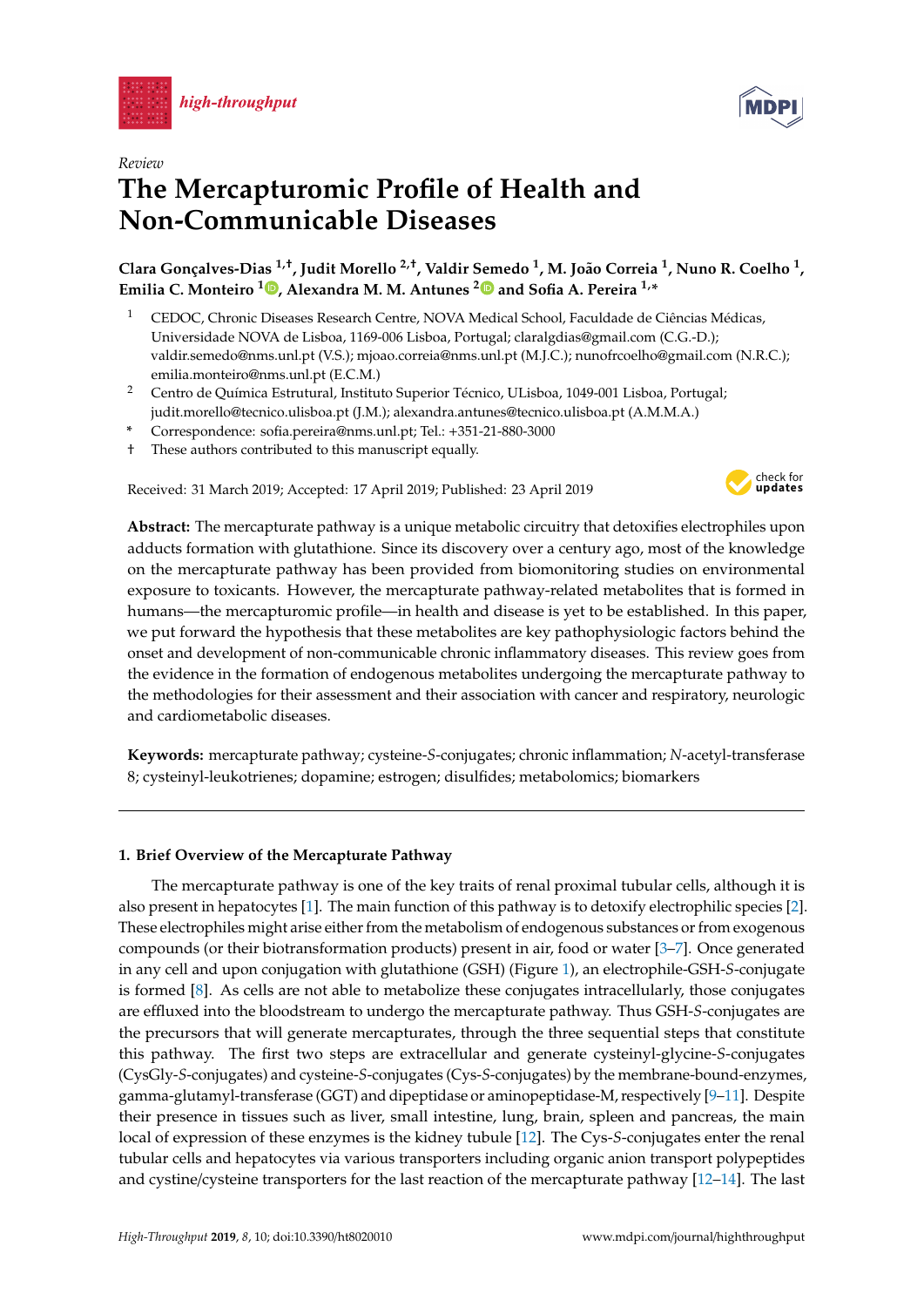step of this pathway relies on the microsomal *N*-acetyl-transferase 8 (NAT-8) that is expressed almost exclusively in the kidney proximal tubular cells, with much lower presence at the liver [\[1\]](#page-18-0). An N-acetyl-cysteine-S-conjugate, also known as a mercapturate, is lately formed upon NAT8 activity and is majorly eliminated in urine.

<span id="page-1-0"></span>

**Figure 1.** The mercapturomic profile of health and non-communicable chronic diseases. Any cell can **Figure 1.** The mercapturomic profile of health and non-communicable chronic diseases. Any cell generate GSH-*S*-conjugates that are excreted into the circulation and metabolized at the external can generate GSH-*S*-conjugates that are excreted into the circulation and metabolized at the external apical membrane of kidney proximal tubular cells (major route) and hepatocytes (minor route). The apical membrane of kidney proximal tubular cells (major route) and hepatocytes (minor route). Cys-*S*-conjugates that are formed might be subsequently detoxified by the N-acetyl-transferase The Cys-*S*-conjugates that are formed might be subsequently detoxified by the N-acetyl-transferase NAT8, allowing the formation of mercapturates that are eliminated in urine. The Cys-*S*-conjugates NAT8, allowing the formation of mercapturates that are eliminated in urine. The Cys-*S*-conjugates can also be reabsorbed into the bloodstream and distributed into several organs. Blood and urine can be be used for biomonitoring of mercapturate pathway-related metabolites. CysS-X: cysteine-*S*-used for biomonitoring of mercapturate pathway-related metabolites. CysS-X: cysteine-*S*-conjugates; conjugates; GSH-X: glutathione-*S*-conjugates; N-AcCysS-X: mercapturates; NAT8: *N*-acetyl-GSH-X: glutathione-*S*-conjugates; N-AcCysS-X: mercapturates; NAT8: *N*-acetyl-transferase 8.

# 2. The Mercapturomic Profile

The metabolites that are formed through this pathway include the precursors GSH-*S*-conjugates mercapturates. This mercapturate pathway-related metabolites is herein called the mercapturomic profile. As Cys-*S*-conjugates seem to have significantly higher half-life than their precursors [\[4](#page-18-4)[,15\]](#page-19-5), they are the plausible ones to be used for biomonitoring purposes in human biological fluids (Tables [1–](#page-4-0)[5\)](#page-16-0). profile. As Cys-*S-conjugates seem to have significantly higher half-life than* the significant higher half-life than the surface than the surface than the surface than the surface than the surface than the surface than th In addition, the urinary mercapturates represent a prominent non-invasive approach to profile<br>this nathway  $\frac{1}{2}$ , in addition, the urinary mercapturates represent a property a property approach to profile approach to profile approach to profile approach to profile approach to profile approach to profile approach to profile and their catabolic products, the CysGly-*S*-conjugates and Cys-*S*-conjugates, and finally their this pathway.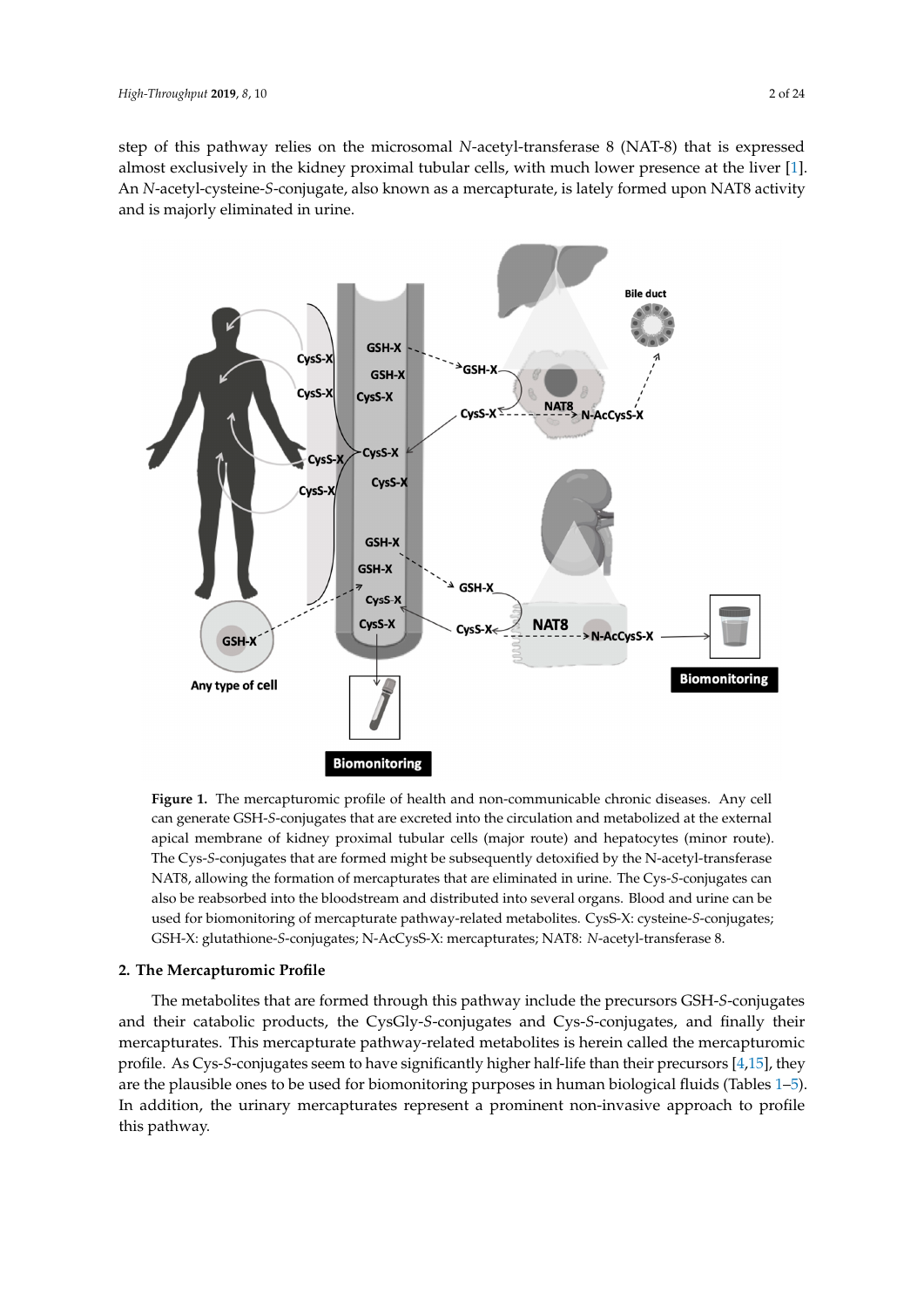# **3. Biological Actions of Mercapturate Pathway-Related Metabolites**

The effects of Cys-*S*-conjugates might have been underestimated, probably because the mercapturate pathway has been classically considered a detoxification route for xenobiotics. However, it is for instance known that the Cys-*S*-conjugate of cisplatin is more toxic to kidney tubular cells than cisplatin by itself [\[16\]](#page-19-6). Additionally, the Cys-*S*-conjugate of paracetamol is related to its nephrotoxicity, but not to its hepatotoxicity [\[17\]](#page-19-7).

Cys-*S*-conjugates have been associated with hemodynamic properties [\[18\]](#page-19-8), such as arteriolar vasoconstriction [\[19–](#page-19-9)[21\]](#page-19-10) and enhanced postcapillary venules permeability [\[22\]](#page-19-11). Cys-*S*-conjugates are involved in glucose-stimulated insulin secretion [\[23\]](#page-19-12) and might have pro-inflammatory [\[5\]](#page-18-5), cytotoxic [\[16,](#page-19-6)[17,](#page-19-7)[24,](#page-19-13)[25\]](#page-19-14), genotoxic [\[25\]](#page-19-14) and immunogenic [\[26\]](#page-19-15) properties. Most of available studies have investigated the role of specific mercapturate pathway related metabolites in an experimental model or in a particular group of patients. Thus far, no work has given a comprehensive view of the mercapturomic profile, similarly to what it is performed for protein adducts [\[27\]](#page-19-16). In fact, Wang and Ballatori (1998) have brilliantly reviewed dozens of compounds that generate GSH-*S*-conjugates [\[28\]](#page-19-17) such as leukotrienes [\[3\]](#page-18-2), prostaglandins [\[29\]](#page-19-18) and lipid peroxidation products [\[6,](#page-18-6)[7\]](#page-18-3).

The cysteinyl-leukotrienes (CysLTs) might be the best described example in the literature, concerning its association with non-communicable diseases. CysLTs are products of arachidonic acid metabolism and key mediators of inflammatory conditions [\[30](#page-20-0)[–32\]](#page-20-1) and stem from the catabolism of leukotriene C4 (LTC4), which is a GSH-*S*-conjugate. Extracellular LTC4 undergoes a two-step catabolic process originating the CysGly-*S*-conjugate (leukotriene D4, LTD4) and Cys-*S*-conjugate (leukotriene E4, LTE4) respectively, through the mercapturate pathway [\[31,](#page-20-2)[32\]](#page-20-1). These compounds are generally termed CysLTs, although this denomination fully suits only LTE4, which has the longest half-life [\[15\]](#page-19-5). LTE4 mercapturate formation is mediated by NAT8 activity as described by the team of Veiga da Cunha (2010) [\[3\]](#page-18-2). CysTL are well known for their role in the pathophysiology of asthma and increasing evidence links these metabolites with non-communicable chronic inflammatory conditions [\[33,](#page-20-3)[34\]](#page-20-4), namely cardiovascular, neurologic and kidney disease [\[35\]](#page-20-5) and cancer [\[36,](#page-20-6)[37\]](#page-20-7). Altogether, non-communicable diseases represent the most common cause of death and multi-morbidity in the modern world [\[38\]](#page-20-8). Expanding investigations have shown that many of these diseases share pathophysiological mechanisms, with a similar profile of molecular changes, despite affecting diverse organs and systems differently. To fulfil this concept in a mercapturate pathway-related perspective, we herein review the available knowledge about the association between mercapturate pathway-related metabolites and the major non-communicable diseases. All included reports are clinical studies.

# **4. The Human Mercapturomic Profile in Health and Disease**

### *4.1. Respiratory Diseases*

CysLTs are important inflammatory mediators in the pathophysiology of respiratory disorders (Table [1\)](#page-4-0) [\[39](#page-20-9)[–42\]](#page-20-10). They are potent bronchoconstrictors and can cause acute and chronic structural defects in the airways [\[43–](#page-20-11)[45\]](#page-20-12). Common treatment of asthma might include CysLTs receptor type 1 antagonists. There are also inhibitors available for 5-lypoxygenase, the enzyme involved in the synthesis of the precursor of CysLT from arachidonic acid. Three studies evaluated CysLTs in saliva, exhaled breath condensate and urine samples of patients with asthma (Table [1\)](#page-4-0). Both chronic and acute asthma were associated with increased levels of LTE4 in all the biological matrixes analyzed [\[40](#page-20-13)[,46](#page-20-14)[,47\]](#page-20-15). Moreover, smoking habits did not affect LTE4 levels in exhaled breath condensate and the use of CysLTs receptor antagonists during asthma exacerbation did not affect LTE4 levels in urine [\[40\]](#page-20-13). Cys-*S*-conjugates which are disulfides were increased in children with difficult-to-treat asthma [\[34\]](#page-20-4) and associated with asthma severity, including poorer control of symptomatology, greater medication use and a worse response to glucocorticoid therapy [\[48\]](#page-20-16).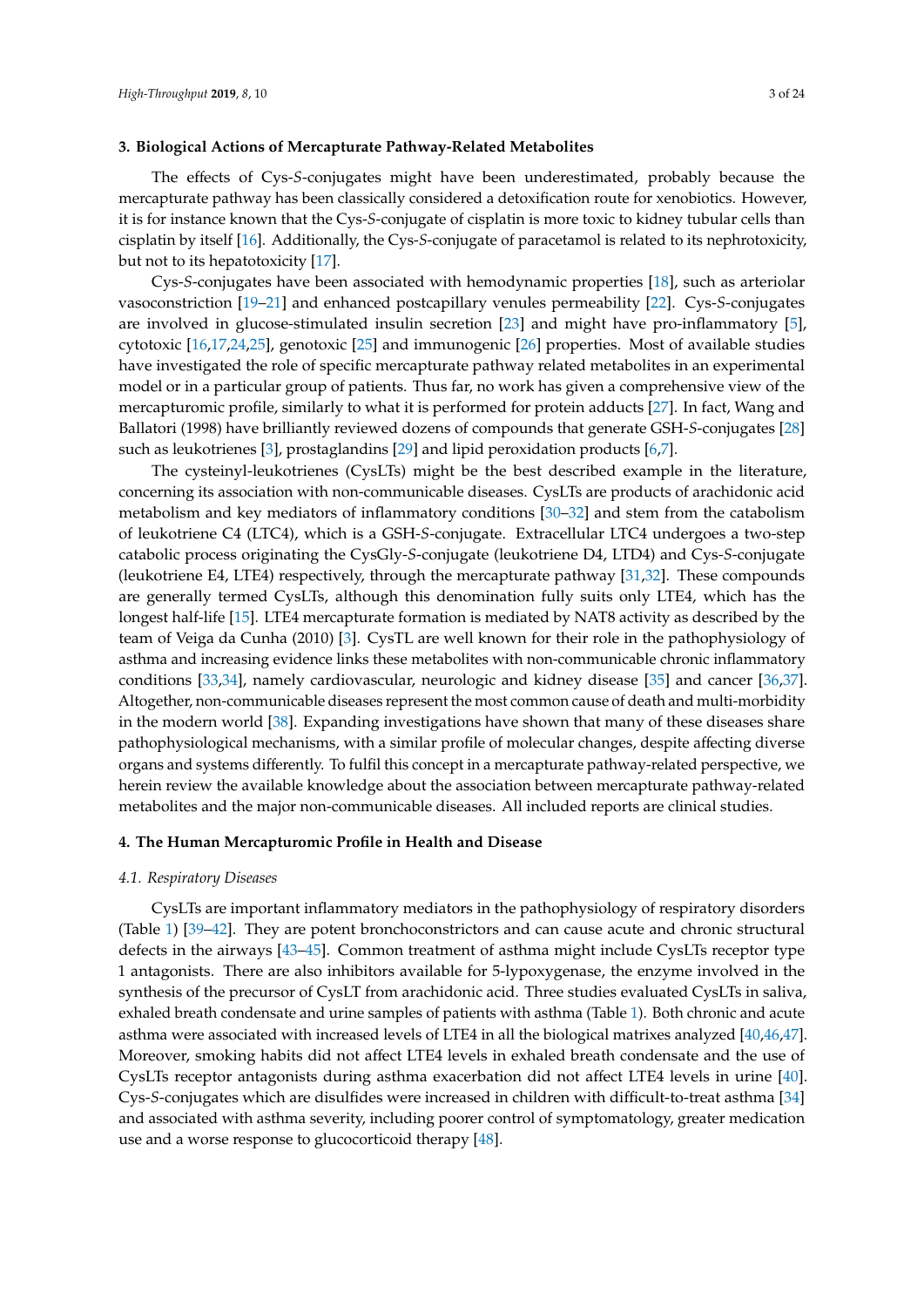CysLTs have also been associated to silica-induced lung fibrogenesis [\[49\]](#page-20-17). In fact, increased LTE4 levels were observed in exhaled breath condensate of patients with pneumoconiosis derived from asbestos and silica exposure [\[39\]](#page-20-9).

### *4.2. Cancer*

Cys-*S*-conjugates have also been described in different types of cancer, namely in melanoma, non-Hodgkin lymphoma, breast, ovarian and thyroid cancer (Table [2\)](#page-8-0).

Melanoma was linked to the melanin metabolite 5-*S*-Cys-DOPA (Cys-DOPA). In melanocytes, the amino acid L-DOPA is oxidized into a highly reactive dopaquinone that after binding to a sulfhydryl donor as glutathione is further oxidized to pheomelanin, a yellow to reddish form of melanin. Increases in serum Cys-DOPA have been associated with poor prognosis of malignant melanoma and shorter survival times [\[50–](#page-20-18)[54\]](#page-21-0). Additionally, Cys-DOPA also increased in melanoma recurrence after chemotherapy or surgery [\[50,](#page-20-18)[53,](#page-21-1)[54\]](#page-21-0).

Estrogen metabolism is strongly implicated in the development of hormonal cancers [\[55–](#page-21-2)[57\]](#page-21-3). Estrogen metabolites, namely 2- and 4-hydroxyestrone and 2- and 4-hydroxyestradiol might generate electrophilic metabolites, and for mercapturate pathway-related metabolites their urinary levels were found to be decreased in patients with breast cancer or non-Hodgkin lymphoma relative to healthy subjects [\[58–](#page-21-4)[60\]](#page-21-5). Additionally, the ratio of depurinating estrogen deoxyribonucleic acid (DNA) adducts to estrogen metabolites and conjugates (including GSH-*S*-conjugates, Cys-*S*-conjugates and mercapturates) was higher in cases of thyroid and ovarian cancer in comparison with healthy individuals [\[56,](#page-21-6)[57\]](#page-21-3). Changes in Cys-*S*-conjugates that are disulfides were also observed in leukemia, lymphoma and colorectal adenoma [\[61,](#page-21-7)[62\]](#page-21-8).

# *4.3. Neurologic Diseases*

Parkinson's disease (PD) is characterized by severe depletion of dopamine (DA) [\[63\]](#page-21-9). The role of dopamine related cysteinyl-*S*-conjugates in PD has been investigated in order to evaluate how the failure of anti-oxidative mechanisms, in the prevention of spontaneous dopamine oxidation, might contribute the degeneration of dopaminergic neurons (Table [3\)](#page-9-0).

Dopamine can be oxidized following non-enzymatic and enzymatic pathways. Dopamine can spontaneously oxidize to dopamine-o-quinone, which forms conjugates GSH-*S*-conjugates. Dopamine can also be oxidized by monoamine oxidase to 3,4-dihydroxyphenylacetaldehyde, which is further metabolized by aldehyde dehydrogenase to 3,4-dihydrophenylacetic acid (DOPAC) and then into homovanillic acid upon catechol-O-methyltransferase activity [\[64](#page-21-10)[,65\]](#page-21-11).

In 1989, Fornstedt and colleagues [\[66\]](#page-21-12) identified 5-Cys-*S*-conjugates of DOPA, DA and DOPAC in three brain regions (substantia nigra, putamen and caudate nucleus) of post-mortem brains from patients with and without depigmentation and neuronal loss within the substantia nigra. The levels of DOPA, DA and DOPAC were decreased in the depigmented group.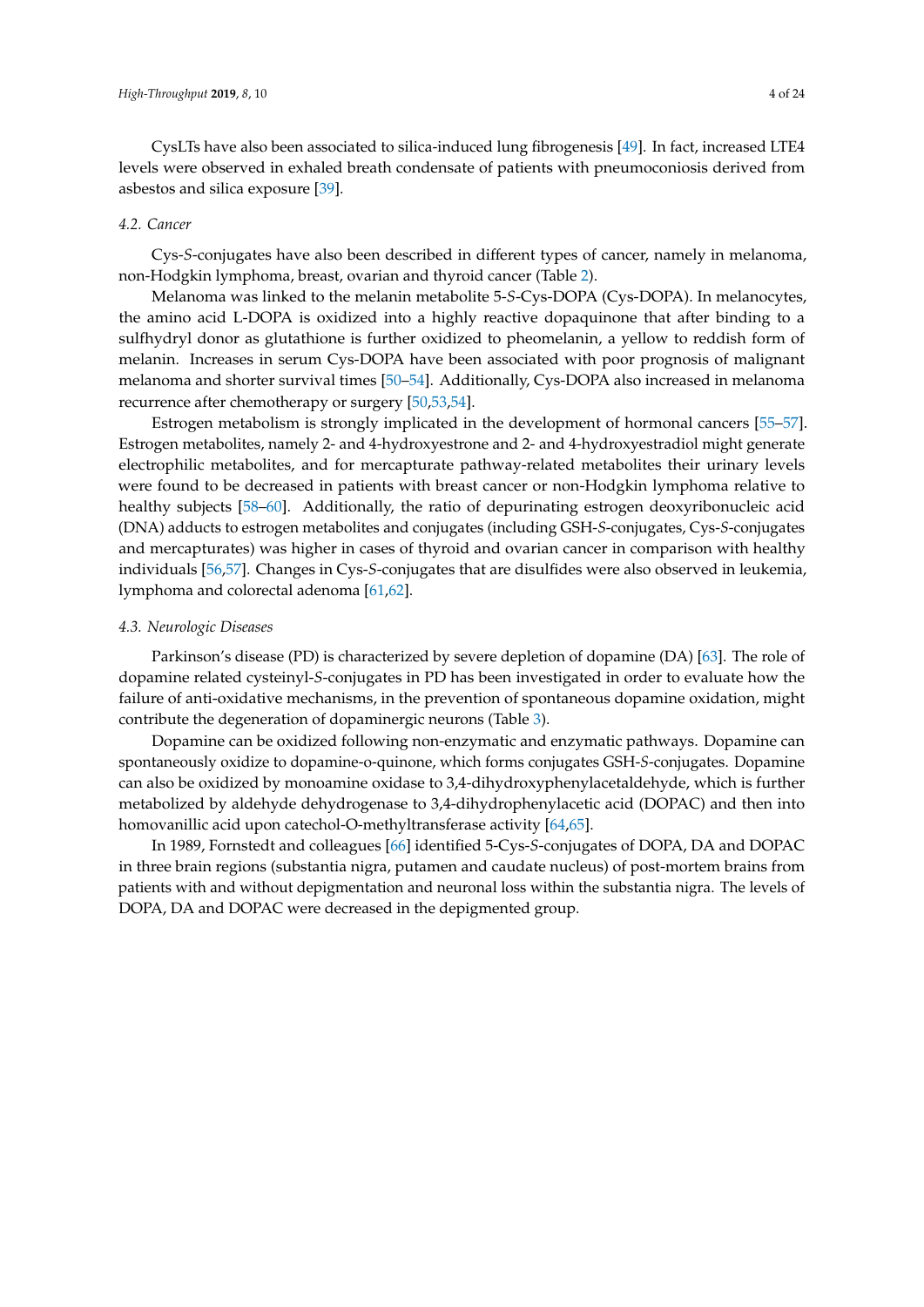| <b>Disease</b>  | Aim                                                                                                                                                        | <b>Study Population</b>                                                                                                                                                                                                                                               | Mercapturomic Profile                                                                                                                                                                                                                                                                                                                                                                                                                                                                                       |
|-----------------|------------------------------------------------------------------------------------------------------------------------------------------------------------|-----------------------------------------------------------------------------------------------------------------------------------------------------------------------------------------------------------------------------------------------------------------------|-------------------------------------------------------------------------------------------------------------------------------------------------------------------------------------------------------------------------------------------------------------------------------------------------------------------------------------------------------------------------------------------------------------------------------------------------------------------------------------------------------------|
| Pneumo-coniosis | Evaluate the impact of pneumoconiosis<br>and systemic diseases, drugs and diet on<br>LTC4 and LTE4 levels measured in EBC,<br>plasma and urine<br>Ref [39] | A total of 82 patients with pneumoconiosis:<br>45 from asbestos exposure (mean age 70 yo;<br>53% men)<br>37 from silica exposure (mean age 69 yo;<br>97% men) and 27 CTLs<br>Subjects with systemic disorders (atherosclerosis,<br>cancer) were present in all groups | In CTLs, plasma LTE4 correlated with nephrolithiasis<br>$(+)$ and fibrates $(+)$<br>In asbestosis, CysLTs correlated with lung function $(-)$ ,<br>plasma LTC4 correlated with steroids $(+)$<br>In silicosis, urine LTD4 correlated with kidney failure<br>$(+)$ , and salicylates $(+)$ ; and plasma LTE4 with vitamin<br>C and $E (+)$<br>EBC: LTB4 asbestosis > silicosis and CTL; LTD4 and<br>LTE4 asbestosis and silicosis $>$ CTL.<br>Urine: LTD4 asbestosis > CTL.<br>Plasma: LTE4 asbestosis > CTL |
| Asthma          | Evaluate the effect of smoking in LTD4<br>and LTE4 levels in asthma<br>Ref [40]                                                                            | EBC from 59 asthmatic patients: 30 smokers<br>(mean age 34 yo; 50% men) and 29 non-smokers<br>(mean age 34 yo; 48% men); and 29 CTLs (mean<br>age 34 yo; 48% men; non-smokers)                                                                                        | LTD4 asthmatic smokers > asthmatic non-smokers<br>and CTLs<br>LTE4 asthmatic $>$ CTL<br>LTE4 correlated with FEV1/FVC ratio $(-)$                                                                                                                                                                                                                                                                                                                                                                           |
|                 | LTE4 levels in treatment of asthma<br>exacerbation with CysLTR1 antagonists<br>Ref [46]                                                                    | 184 patients with acute asthma at ED (age 35 yo):<br>123 on ß agonist + montelukast; 61 on ß agonist<br>+ placebo.<br>Sampling at ED and 2 weeks after                                                                                                                | Urine: LTE4 during exacerbations > 2 weeks later.<br>No differences in LTE4 during exacerbation or 2 weeks<br>later in patients receiving montelukast or placebo.<br>LTE4 correlated with $FEV_1$ (-) during exacerbation and<br>2 weeks later                                                                                                                                                                                                                                                              |
|                 | CysLTs levels in saliva of AIA patients<br>Ref [47]                                                                                                        | 26 non-smoking asthmatic patients: 15 AIA<br>(mean age 51 yo; 40% men) and 11 ATA (mean<br>age 55 yo; 36% men); 10 CTLs; patients were also<br>divided in mild ( $n = 6$ ) and severe ( $n = 9$ ) asthma                                                              | Saliva LTC4 and LTE4 AIA > ATA and CTL<br>Urine LTE4 AIA > ATA and CTL and LTE4 severe AIA ><br>mild AIA                                                                                                                                                                                                                                                                                                                                                                                                    |
|                 | Characterize systemic Cys-S-conjugates<br>that are disulfides and its association<br>with asthma<br>Ref [48]                                               | Plasma and PBMCs samples from 99 children<br>with asthma (median age 12 yo; 67% men) and<br>15 CTLs (median age 10 yo; 20% men).<br>On treatment for asthma, 57 difficult-to-treat<br>children underwent glucocorticoid<br>responsiveness test                        | Plasma: CysSSCys and E <sub>h</sub> CysSH/CysSSCys in<br>$asthma > CTL$ .<br>PBMCs: GSSG in asthma > CTL<br>In glucocorticoid treated children, E <sub>h</sub> CysSH/CysSSCys<br>in non-responders > responders before and<br>after treatment                                                                                                                                                                                                                                                               |

# **Table 1.** Mercapturomic profile of respiratory diseases.

<span id="page-4-0"></span>(−): negative correlation; (+): positive correlation; AIA: aspirin-intolerant asthma; ATA: aspirin-tolerant asthma; Cys: cysteine; CysSH: free cysteine; CysLTs: cysteinyl-leukotrienes; CysSSCys: cystine; CysSSG: cysteine-glutathione disulfide; EBC: exhaled breath condensate; ED: emergency department; E<sub>h</sub>: redox potential; FEV<sub>1</sub>: forced expiratory volume in 1 second; FEV1/FVC ratio: ratio of forced expiratory volume in one second by forced vital capacity; GSSG: oxidized glutathione; LTC4: leukotriene C4; LTD4: leukotriene D4; LTE4: leukotriene E4; PBMCs: peripheral blood mononuclear cells; yo: years old.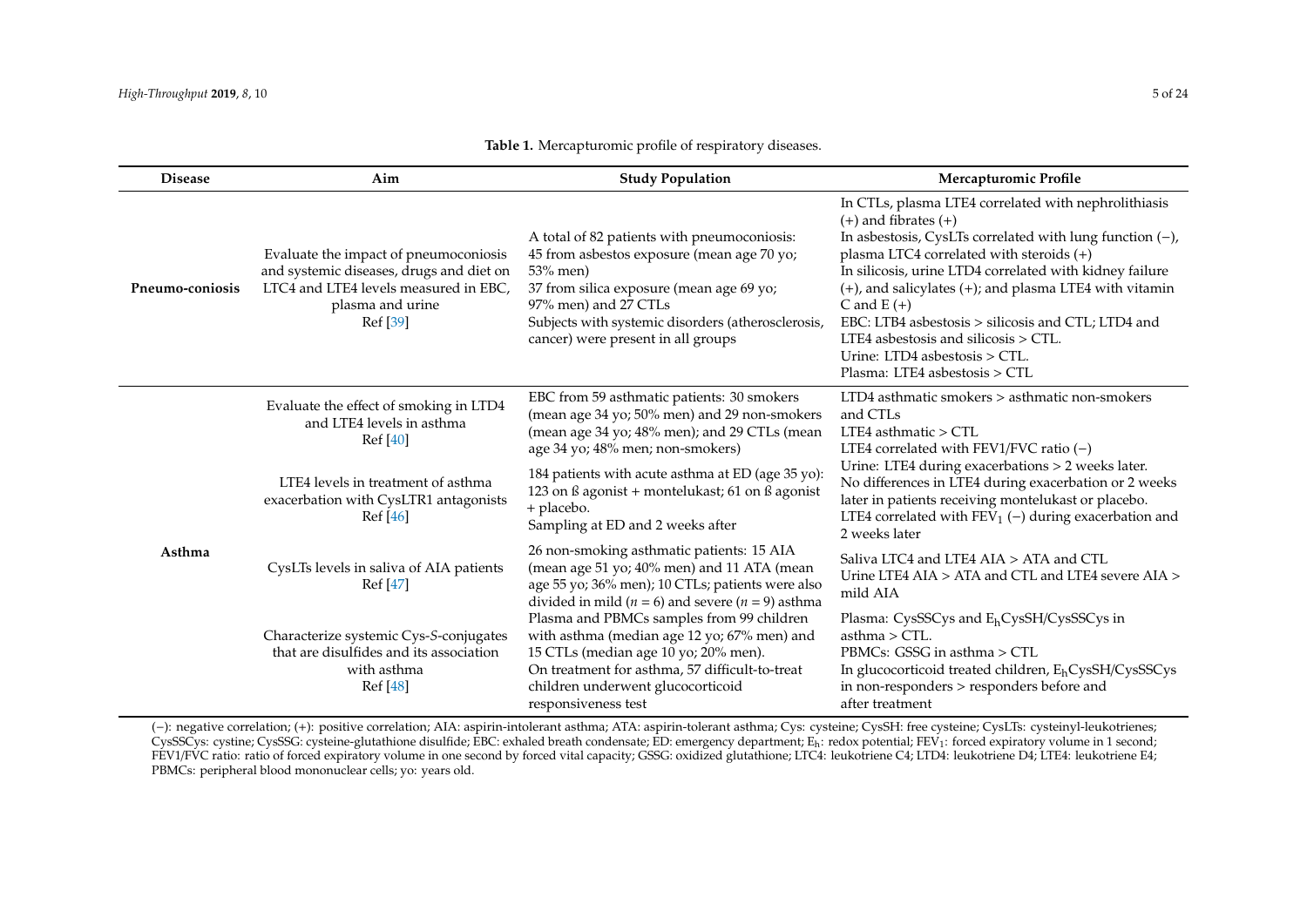Additionally, while no differences were found for the Cys-*S*-conjugates, the authors observed an increase in the ratio of Cys-DA/DA and Cys-DOPAC/DOPAC in the substantia nigra and Cys-DOPA/DOPA in the putamen of the depigmented group [\[66\]](#page-21-12). Similar results were later obtained with patients with PD and parkinsonism (PD and multiple system atrophy parkinsonism). Importantly, patients were not on DOPA therapy. The levels of Cys-DA were not affected in patients with parkinsonism. Nevertheless, as DOPAC or homovanillic acid were decreased, both Cys-DA/DOPAC or Cys-DA/homovanillic acid ratios were increased in these patients [\[67,](#page-21-13)[68\]](#page-21-14). The work of Goldstein and co-authors [\[67\]](#page-21-13) also showed that Cys-DA and DOPAC have the same source: the cytoplasmic dopamine. Thus, the dopamine denervation associated with parkinsonism would be expected to produce equal proportional decreases in Cys-DA and DOPAC levels and consequently unchanged Cys-DA/DOPAC ratios. The authors were not able to explain the observed decrease in DOPAC without the decrease in Cys-DA [\[67\]](#page-21-13). Even though, the authors suggested that this might be due to decreased antioxidant capacity [\[69\]](#page-21-15) and aldehyde dehydrogenase activity [\[70\]](#page-21-16). Interestingly, substantia nigra of PD patients has a 50% reduction of their GSH levels [\[71](#page-21-17)[,72\]](#page-22-0). This decrease can be presumably due to the reaction of GSH with DA semiquinones or quinones [\[73\]](#page-22-1). At the same time, decreased antioxidant capacity might shift the balance from dopamine to dopamine quinone and finally to Cys-DA, which will explain the absence of decreased levels Cys-DA. In opposition, there is one study reporting increased levels of 5-S-Cys-conjugates of DOPA, DA and DOPAC at substantia nigra of patients with PD. However, all patients were under L-DOPA treatment, which could have influenced the results [\[74\]](#page-22-2).

Catechol estrogens are also present in the brain and, like dopamine, can be bioactivated to catechol quinones able to form adducts with GSH and undergo the mercapturate pathway for elimination. Urinary estrogen-catechol Cys-*S*-conjugates were lower and estrogen-DNA adducts were higher in PD patients than in healthy controls [\[75\]](#page-22-3). The authors suggested that there is an unbalanced estrogen metabolism in PD and that the protective pathways might be unable to avoid the oxidation of catechol estrogens and further DNA adducts formation.

On the other hand, neuro-inflammation might also play a role in autism [\[76](#page-22-4)[,77\]](#page-22-5). The levels of CysLTs have been investigated in autistic children, together with a sensitive indicator of bioactive products of lipid peroxidation and oxidative stress, the 8-isoprostane [\[78,](#page-22-6)[79\]](#page-22-7). The authors proposed both CysLTs and 8-isoprostane as markers for early recognition of sensory dysfunction in autistic patients that might facilitate earlier interventions [\[78\]](#page-22-6).

CysLTs increases at the central nervous system [\[80–](#page-22-8)[82\]](#page-22-9), might also be involved in edema formation in brain tumor patients [\[83\]](#page-22-10).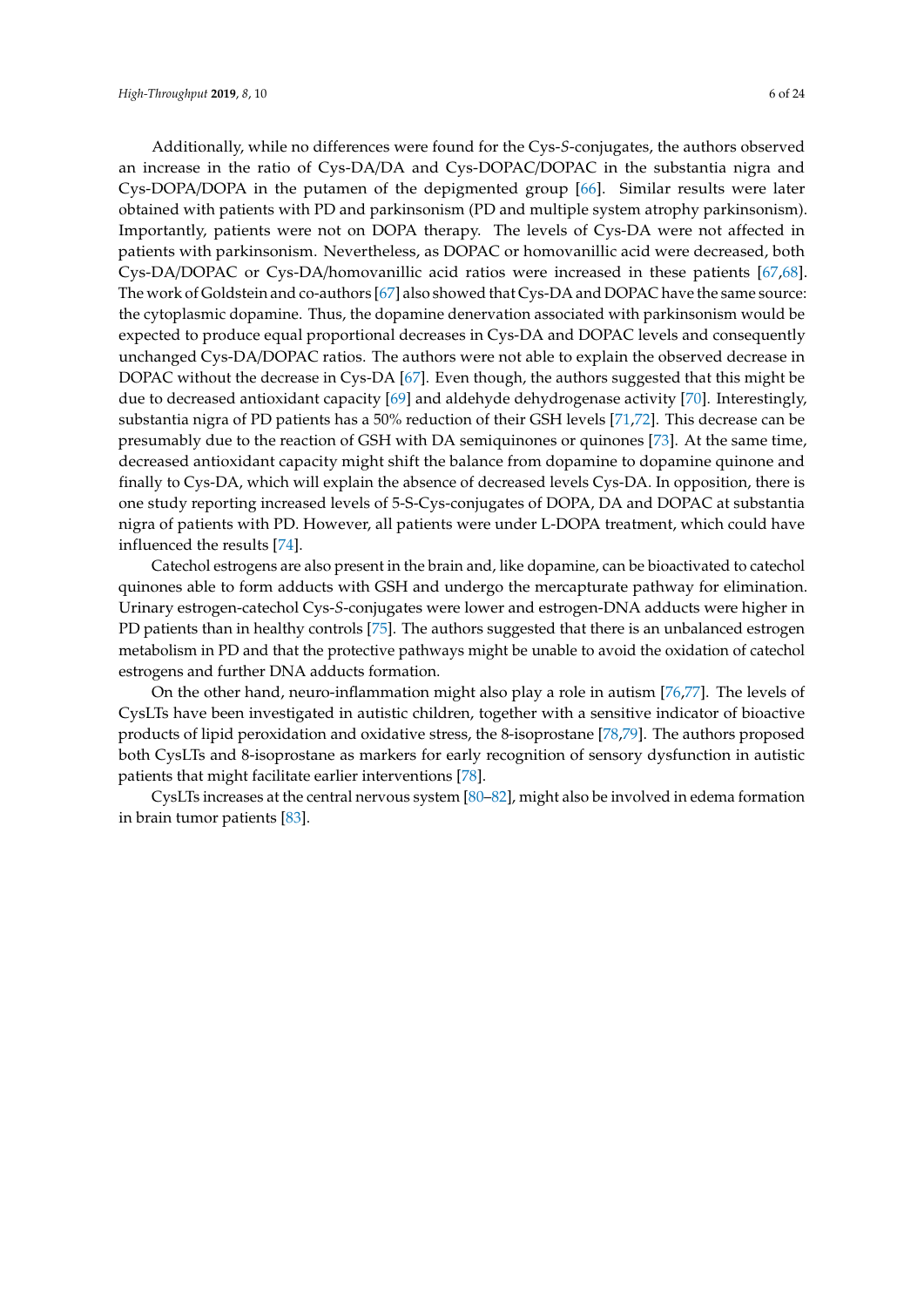|                |                                                                                                           | <b>Table 2.</b> Mercapturomic profile of cancer.                                                                                                                                                                                                                          |                                                                                                                                                                                                                         |
|----------------|-----------------------------------------------------------------------------------------------------------|---------------------------------------------------------------------------------------------------------------------------------------------------------------------------------------------------------------------------------------------------------------------------|-------------------------------------------------------------------------------------------------------------------------------------------------------------------------------------------------------------------------|
| <b>Disease</b> | Aim                                                                                                       | <b>Study Population</b>                                                                                                                                                                                                                                                   | Mercapturomic Profile                                                                                                                                                                                                   |
|                | Usefulness of serum Cys-DOPA levels in<br>MM prognosis and response to<br>immuno-chemotherapy<br>Ref [50] | Serum samples from 11 patients with MM before<br>and after each immunochemotherapy cycle<br>Mean age 47 yo; 64% men                                                                                                                                                       | Cys-DOPA MM patients after therapy > MM patients<br>before therapy > healthy controls<br>Patients with declines in $Cys-DOPA > 68%$ of treatment<br>cycles had longer survival time                                     |
|                | Value of Cys-DOPA in different stages of<br>МM<br>Ref [51]                                                | Serum samples from 252 patients followed for 1<br>to 4 months: patients with no evidence of MM<br>after surgery or chemotherapy (asymptomatic<br>patients), patients with MM classified according<br>to symptoms or clinical I-III stages. Range age<br>18–86 yo; 51% men | Cys-DOPA symptomatic > asymptomatic patients<br>Cys-DOPA stage III > stage I and II patients<br>Cys-DOPA stage III > primary tumor, lymph node and<br>lung metastasis symptoms<br>↑ Cys-DOPA correlated with tumor mass |
| Ielanoma       | Usefulness of serum Cys-DOPA in<br>melanoma progression and prognosis<br>$D \cdot C$ $F \cap T$           | Serum samples of 218 melanoma patients<br>Mean age 55 yo; 51% men                                                                                                                                                                                                         | $Cys-DOPA > 10$ nmol/L in stage IV patients<br>Elevation of Cys-DOPA preceded or occurred at the<br>same time of clinical detection of visceral metastasis in,<br>$1.270$ $1.270$ $1.270$                               |

| Melanoma              | Usefulness of serum Cys-DOPA in<br>melanoma progression and prognosis<br>Ref [52]                                                                | Serum samples of 218 melanoma patients<br>Mean age 55 yo; 51% men                                                                                                                                                                                                                                                                                                                                                                                   | $Cys-DOFA \ge 10$ funtor L in stage FV patients<br>Elevation of Cys-DOPA preceded or occurred at the<br>same time of clinical detection of visceral metastasis in,<br>respectively, 33% and 37% of cases<br>↑ Cys-DOPA associated with shorter survival time     |
|-----------------------|--------------------------------------------------------------------------------------------------------------------------------------------------|-----------------------------------------------------------------------------------------------------------------------------------------------------------------------------------------------------------------------------------------------------------------------------------------------------------------------------------------------------------------------------------------------------------------------------------------------------|------------------------------------------------------------------------------------------------------------------------------------------------------------------------------------------------------------------------------------------------------------------|
|                       | Case report for diagnosis of rectal<br>malignant melanoma with Cys-DOPA<br>Ref [53]                                                              | Serum samples of a woman 84 yo diagnosed<br>with rectal MM                                                                                                                                                                                                                                                                                                                                                                                          | Before tumor resection: $Cys-DOPA = 26$ nM.<br>Three months after surgery: Cys-DOPA = 12.6 nM<br>(still > 10 nM) and CT scan confirmed multiple liver<br>and lung metastasis.                                                                                    |
|                       | Usefulness of serum Cys-DOPA as a<br>biomarker for prognosis and early<br>detection of relapse of malignant<br>melanoma<br>Ref [54]              | Serum samples of 120 patients with advanced<br>stage malignant melanoma<br>Mean age 64 yo; 41% men                                                                                                                                                                                                                                                                                                                                                  | Cys-DOPA in advanced stages (III and IV) > early<br>stages (0-II) patients. In patients with advanced stages,<br>Cys-DOPA > 15 nM correlated with a poor prognosis<br>In 11/14 patients with melanoma recurrence, Cys-DOPA<br>> 10 nM around the time of relapse |
| Colorectal<br>adenoma | Evaluate the effects of antioxidant<br>micronutrients on oxidative and<br>inflammatory biomarkers in sporadic<br>colorectal adenoma.<br>Ref [62] | Pilot, randomized, double-blind,<br>placebo-controlled clinical trial. Plasma samples<br>from 47 patients with a history of sporadic<br>colorectal adenoma: 23 under placebo (median<br>age 59 yo; 52% men) and 24 under antioxidant<br>treatment with 800 mg vitamin E, 24 mg<br>$β$ -carotene, 1000 mg vitamin C, 200 μg<br>L-selenomethionine, 7.2 mg riboflavin, 80 mg<br>niacin, 60 mg zinc and 5 mg manganese (median<br>age 61 yo; 50% men). | CysSSCys in the antioxidant $(-39\%)$ < placebo group<br>In the antioxidant group, $\downarrow$ CysSSCys was only<br>statistically significant in nonsmokers $(-35%)$ vs.<br>smokers $(-12%)$                                                                    |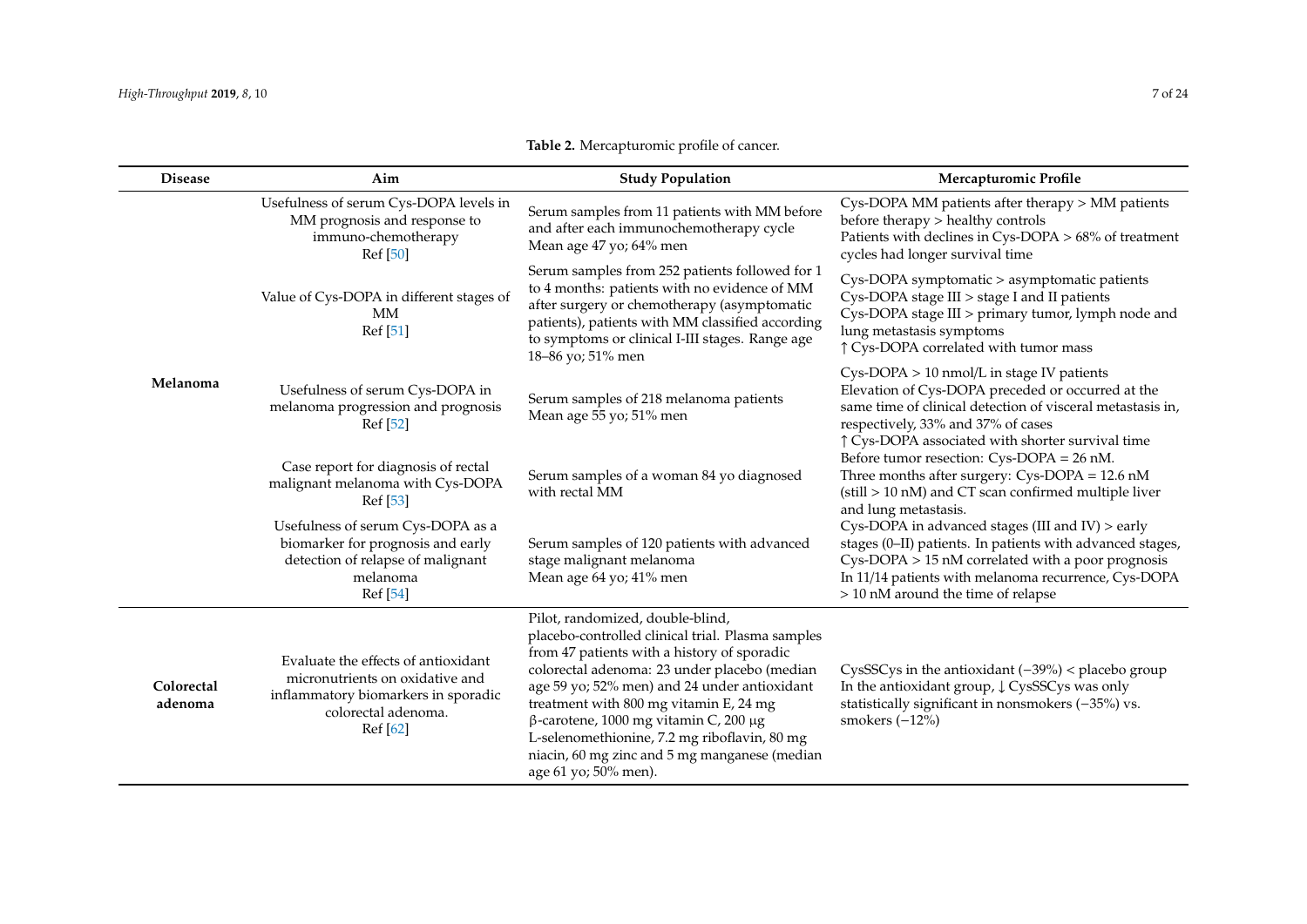# **Table 2.** *Cont.*

| <b>Disease</b>          | Aim                                                                                                                                                        | <b>Study Population</b>                                                                                                                                                                                                                                                                                                                                                                                                                                                                                                                                                                                                                                                                                                                                                                     | Mercapturomic Profile                                                                                                |
|-------------------------|------------------------------------------------------------------------------------------------------------------------------------------------------------|---------------------------------------------------------------------------------------------------------------------------------------------------------------------------------------------------------------------------------------------------------------------------------------------------------------------------------------------------------------------------------------------------------------------------------------------------------------------------------------------------------------------------------------------------------------------------------------------------------------------------------------------------------------------------------------------------------------------------------------------------------------------------------------------|----------------------------------------------------------------------------------------------------------------------|
| Leukemia<br>lymphoma    | Determine the effect of high-dose<br>chemotherapy and type of parenteral<br>nutrition in circulating antioxidants in<br>patients undergoing BMT<br>Ref[61] | Double-blind, controlled, randomized clinical trial.<br>Plasma samples from 24 BMT patients (mean age<br>40 yo; 58% men) with NHL ( $n = 10$ ), chronic<br>myeloid leukemia ( $n = 8$ ), Hodgkin disease ( $n = 4$ ),<br>acute myeloid leukemia ( $n = 1$ ) and T cell<br>lymphoma ( $n = 1$ ). Most patients received<br>chemotherapy or chemotherapy + radiation.<br>Patients were divided into treatment with standard<br>parenteral nutrition with amino acids, dextrose,<br>lipids, vitamins minerals and electrolytes (mean age<br>41 yo; 36% men) or modified parenteral nutrition<br>(mean age 38 yo; 69% men) with electrolytes,<br>vitamins, minerals and less lipids. Samples were<br>collected before chemotherapy and BMT (baseline)<br>and 1, 3, 7, 10 and 14 days after BMT. | ↑ EhGSH/GSSG, EhCys/CysSSCys and CysSSCys<br>over time, regardless of treatment or parental<br>nutrition type        |
| non-Hodgkin<br>lymphoma | Determine if the estrogen metabolites<br>and adducts are involved in the etiology<br>of NHL<br>Ref [60]                                                    | Urine samples from 15 NHL patients (median age<br>59 yo; 100% men) and 30 CTLs (median age 60;<br>100% men).<br>Estrogen metabolites included Cys, GSH and NAC<br>conjugates of 4-OHE1(E2) and 2-OHE1(E2).                                                                                                                                                                                                                                                                                                                                                                                                                                                                                                                                                                                  | Cys, GSH and NAC conjugates of 4-OHE1(E2)<br>in CTL > NHL group                                                      |
| Thyroid cancer          | Investigate the role of estrogen<br>metabolites and adducts in thyroid<br>cancer<br>Ref [57]                                                               | Urine samples from 40 women with thyroid cancer<br>(mean age 47 yo) and 40 CTL women (mean age<br>47 yo).<br>The estrogen metabolites included Cys, GSH and<br>NAC conjugates of $4-OHE_1(E_2)$ and $2-OHE_1(E_2)$ .                                                                                                                                                                                                                                                                                                                                                                                                                                                                                                                                                                        | Ratio depurinating estrogen-DNA adducts to<br>estrogen metabolites and S-conjugates in thyroid<br>cancer > CTL group |
| Ovarian cancer          | Investigate the role of estrogen<br>metabolites and adducts in ovarian<br>cancer<br>Ref [56]                                                               | Urine samples from 33 women with ovarian cancer<br>(mean age 58 yo) and 34 CTL women (mean age<br>58 yo).<br>The ratio of depurinating estrogen DNA adducts to<br>estrogen metabolites and S-conjugates was obtained.<br>The estrogen metabolites included Cys, GSH and<br>NAC conjugates of 4-OHE <sub>1</sub> (E <sub>2</sub> ) and 2-OHE <sub>1</sub> (E <sub>2</sub> ).                                                                                                                                                                                                                                                                                                                                                                                                                 | Ratio depurinating estrogen DNA adducts to<br>estrogen metabolites and S-conjugates in<br>ovarian cancer > CTL.      |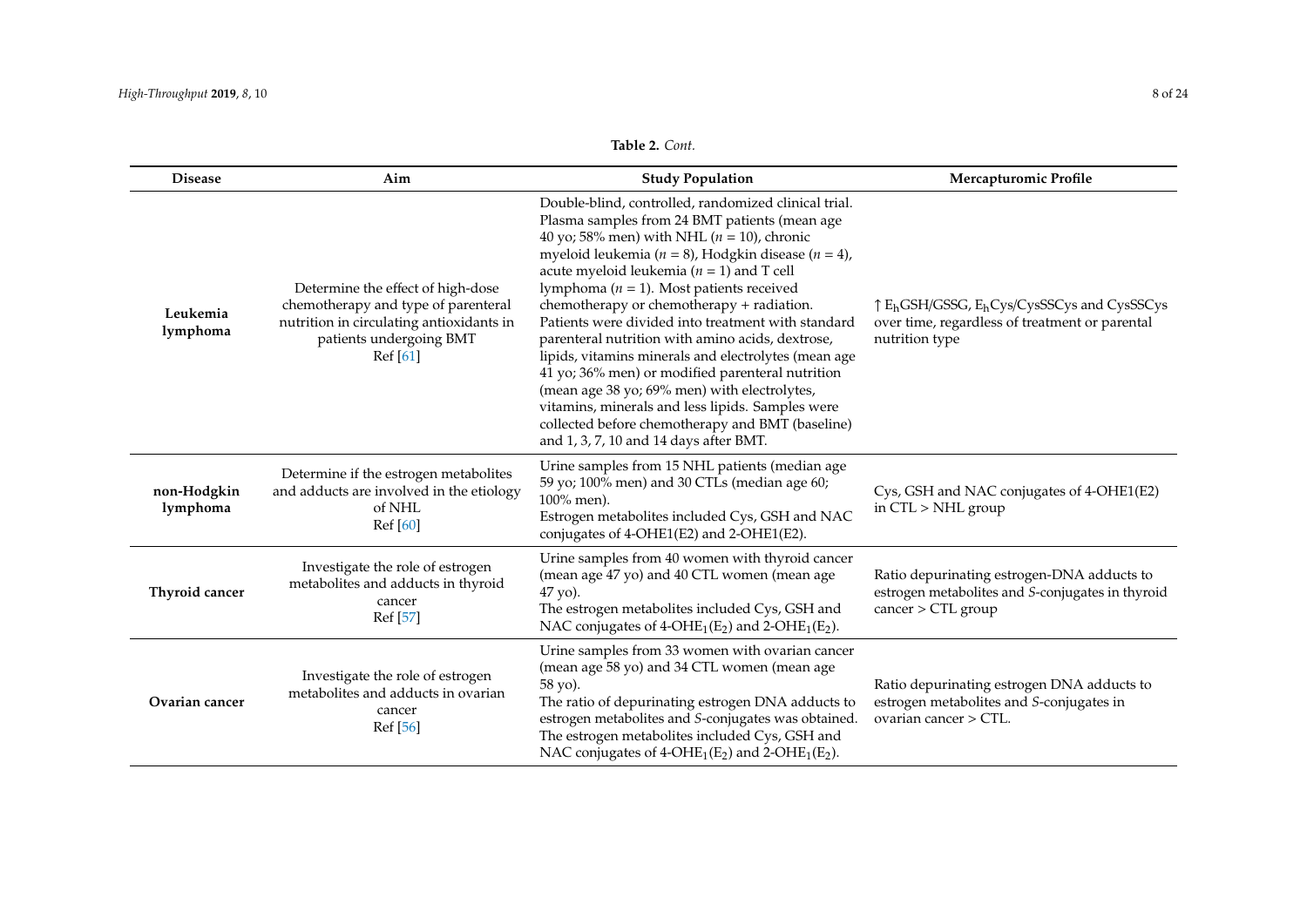| <b>Disease</b>       | Aim                                                    | <b>Study Population</b>                                                                                                                                                                                                                                                                                                                                                                                                 | <b>Mercapturomic Profile</b>                                                                                                                                           |
|----------------------|--------------------------------------------------------|-------------------------------------------------------------------------------------------------------------------------------------------------------------------------------------------------------------------------------------------------------------------------------------------------------------------------------------------------------------------------------------------------------------------------|------------------------------------------------------------------------------------------------------------------------------------------------------------------------|
| <b>Breast cancer</b> | Evaluate the urinary levels<br>of estrogen metabolites | Urine samples from 12 women with high-risk for<br>breast cancer (mean age 52 yo), 17 with breast cancer<br>(mean age 54 yo) and 46 CTLs (mean age 50 yo).<br>The ratio of depurinating estrogen DNA adducts to<br>metabolites was obtained.<br>Estrogen metabolites included Cys, GSH and NAC<br>conjugates of 4-OHE1(E2) and 2-OHE1(E2).<br>Ref [58]                                                                   | Cys, GSH and NAC conjugates of $2$ -OHE <sub>1</sub> (E <sub>2</sub> ) in<br>$CTL >$ other groups.                                                                     |
|                      | and adducts in breast cancer                           | Urine samples from 40 women with high-risk for<br>breast cancer (median age 57 yo); 40 with newly<br>diagnosed breast cancer (median age 58 yo); CTLs<br>(median age 45 yo). All without estrogen-containing<br>treatments.<br>The ratio of depurinating estrogen DNA adducts to<br>metabolites was obtained.<br>Estrogen metabolites included Cys, GSH and NAC<br>conjugates of 4-OHE1(E2) and 2-OHE1(E2).<br>Ref [59] | Cys, GSH and NAC conjugates of 2-OHE1(E2)<br>and $4$ -OHE1(E2) in CTL $>$ other groups.<br>Ratio in breast cancer and high-risk group for<br>breast cancer $>$ in CTL. |

<span id="page-8-0"></span>↑: higher; ↓: lower; 2-OHE1(E2), 2-hydroxyestrone(estradiol); 4-OHE1(E2), 4-hydroxyestrone(estradiol); Cys-DOPA: 5-*S*-Cysteinyl-dopa; BMT: bone marrow transplantation; CTL: controls; Cys: cysteine; CysSSCys: cystine; Eh: redox potential; GSH: glutathione; GSSG: oxidized glutathione; MM: malignant melanoma; NHL: non-Hodgkin lymphoma; yo: years old.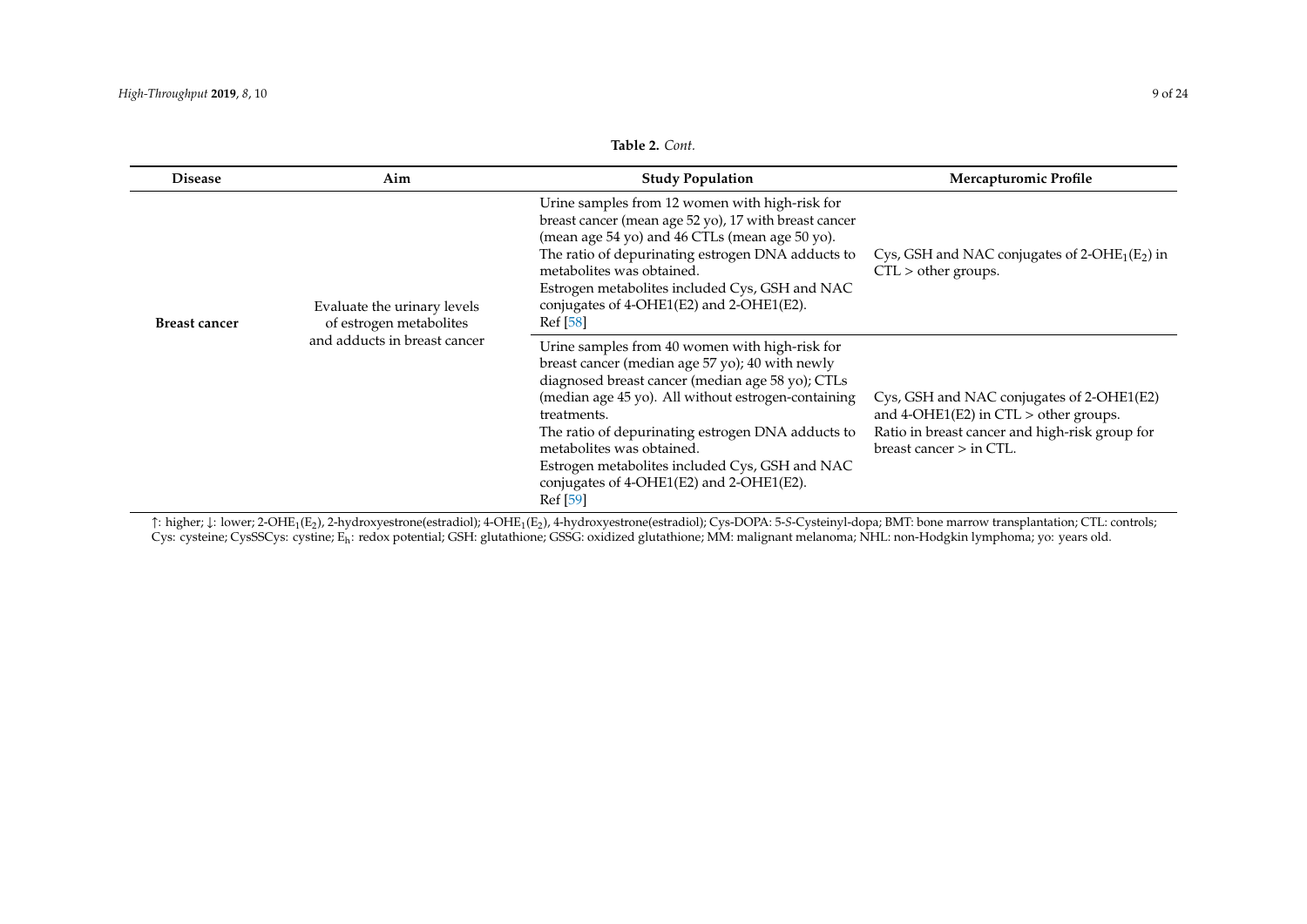<span id="page-9-0"></span> $\overline{\phantom{0}}$ 

| <b>Disease</b> | Aim                                                                                                                                  | <b>Study Population</b>                                                                                                                                                                                                                                                          | Mercapturomic Profile                                                                                                                                                                                                                                                 |
|----------------|--------------------------------------------------------------------------------------------------------------------------------------|----------------------------------------------------------------------------------------------------------------------------------------------------------------------------------------------------------------------------------------------------------------------------------|-----------------------------------------------------------------------------------------------------------------------------------------------------------------------------------------------------------------------------------------------------------------------|
| Parkinson      | Investigate the association between SN's<br>degenerative changes and the occurrence<br>of Cys-DOPA, Cys-DA and Cys-DOPAC<br>Ref [66] | Postmortem brain samples (SN, PUT and CN<br>sections) from 17 individuals. 72-90 yo;<br>41% men.<br>Samples were divided according to degree of<br>depigmentation and neuronal loss within SN<br>(12 pigmented, 5 depigmented)<br>CSF samples from 20 PD patients (mean age 69   | DOPA, DA, DOPAC depigmented < pigmented in SN.<br>No differences for Cys-S-conjugates<br>Cys-DA/DA, Cys-DOPAC/DOPAC depigmented ><br>pigmented in SN<br>Cys-DOPA/DOPA depigmented > pigmented in PUT                                                                  |
|                | Evaluate the levels of Cys-DA and HVA<br>in CSF samples of PD patients<br>Ref [68]                                                   | yo, 85% men) and 16 CTLs (mean age 60 yo<br>years, 63 % men);<br>Samples under and 5 days after L-DOPA<br>withdrawal                                                                                                                                                             | HVA in PD patients after L-DOPA withdrawal < CTLs.<br>No differences for Cys-DA among groups.<br>Cys-DA/HVA in PD after L-DOPA withdrawal > CTLs.                                                                                                                     |
|                | Assess Cys- and GSH-conjugates of DA,<br>DOPA and DOPAC in brain tissue and<br>changes on their levels in PD<br>Ref [74]             | Postmortem brain samples from six PD patients<br>with PD (mean age 77 yo, L-DOPA therapy) and<br>six CTLs (mean age 81 yo); Brains were<br>dissected into 11 regions                                                                                                             | Detectable conjugates in most brain regions, with higher<br>levels in SN and PUT<br>GSH-conjugates < Cys-conjugates<br>Cys-conjugates in SN in PD > CTLs                                                                                                              |
|                | Assess estrogen metabolites and adducts<br>in PD<br>Ref [75]                                                                         | Urine samples from 20 PD patients (mean age<br>62 yo; 75% men; all under levodopa) and<br>40 CTLs (mean age 63 yo; 75% men). Estrogen<br>metabolites included Cys-, GSH- and NAC-<br>conjugates of 4-OHE <sub>1</sub> (E <sub>2</sub> ) and 2-OHE <sub>1</sub> (E <sub>2</sub> ) | Cys, GSH and NAC conjugates of $4$ -OHE <sub>1</sub> (E <sub>2</sub> ) CTL ><br>PD group                                                                                                                                                                              |
|                | Assess the value of Cys-DA/DOPAC<br>ratio in CSF as a specific biomarker of<br>parkinsonism<br>Ref [67]                              | CSF samples from 24 PD patients (mean age 61<br>yo, 58% men); 32 MSA-P (mean age 60 yo; 66%<br>men); 18 PAF (mean age 63 yo; 67% men) and 32<br>CTLs (mean age 53 yo; 53% men). Patients were<br>not on levodopa or MAO inhibitors                                               | Cys-DA levels were similar among groups;<br>Cys-DA/DOPAC > 2-fold in PD and MSA-P than PAF<br>and CTL groups<br>Cys-DA/DOPAC was correlated with putamen/occipital<br>ratios $(-)$ and washout fractions of<br><sup>18</sup> F-fluorodopa-derived radioactivity $(+)$ |
| Autism         | Determine the correlation of<br>8-isoprostane, LTs, age and autism<br>severity scales<br>Ref [78]                                    | Plasma samples from 44 autistic children (mean<br>age 7 yo) and 40 CTLs (mean age 7 yo). Autistic<br>cases were all simple and tested negative for the<br>fragile X gene mutations<br>*LTs measured = LTA4 + LTC4 + LTD4 + LTE4                                                  | CysLTs and 8-isoprostane in autistic > CTL.<br>CysLTs correlated with 8-isoprostane (+)<br>SSP test correlated with CysLTs and 8-isoprostane $(-)$                                                                                                                    |

**Table 3.** Mercapturomic profile of neurologic diseases.

(−): negative correlation; (+): positive correlation; 2-OHE1(E2), 2-hydroxyestrone(estradiol); 4-OHE1(E2), 4-hydroxyestrone(estradiol); Cys-DOPA: 5-*S*-Cysteinyl-dopa; Cys-DA: 5-*S*-Cysteinyl-dopamine; CT: CTL: controls; CSF: cerebrospinal fluid; DA: dopamine; DOPA; L-3,4-dihydroxyphenylalanine; CN: caudate nucleus; DOPAC; 3,4-dihydroxyphenylacetic acid; GSH: glutathione; HVA: homovanillic acid; LT: leukotrienes; LTB4: leukotriene B4; LTC4: leukotriene C4; LTD4: leukotriene D4; LTE4: leukotriene E4; MAO: Monoamine oxidase; MSA-P: parkinsonian multiple system atrophy; PAF: pure autonomic failure; PD: Parkinson's disease; PUT: putamen; SI: substantia innominata; SN: substantia nigra; yo: years old. SSP Short Sensory Profile.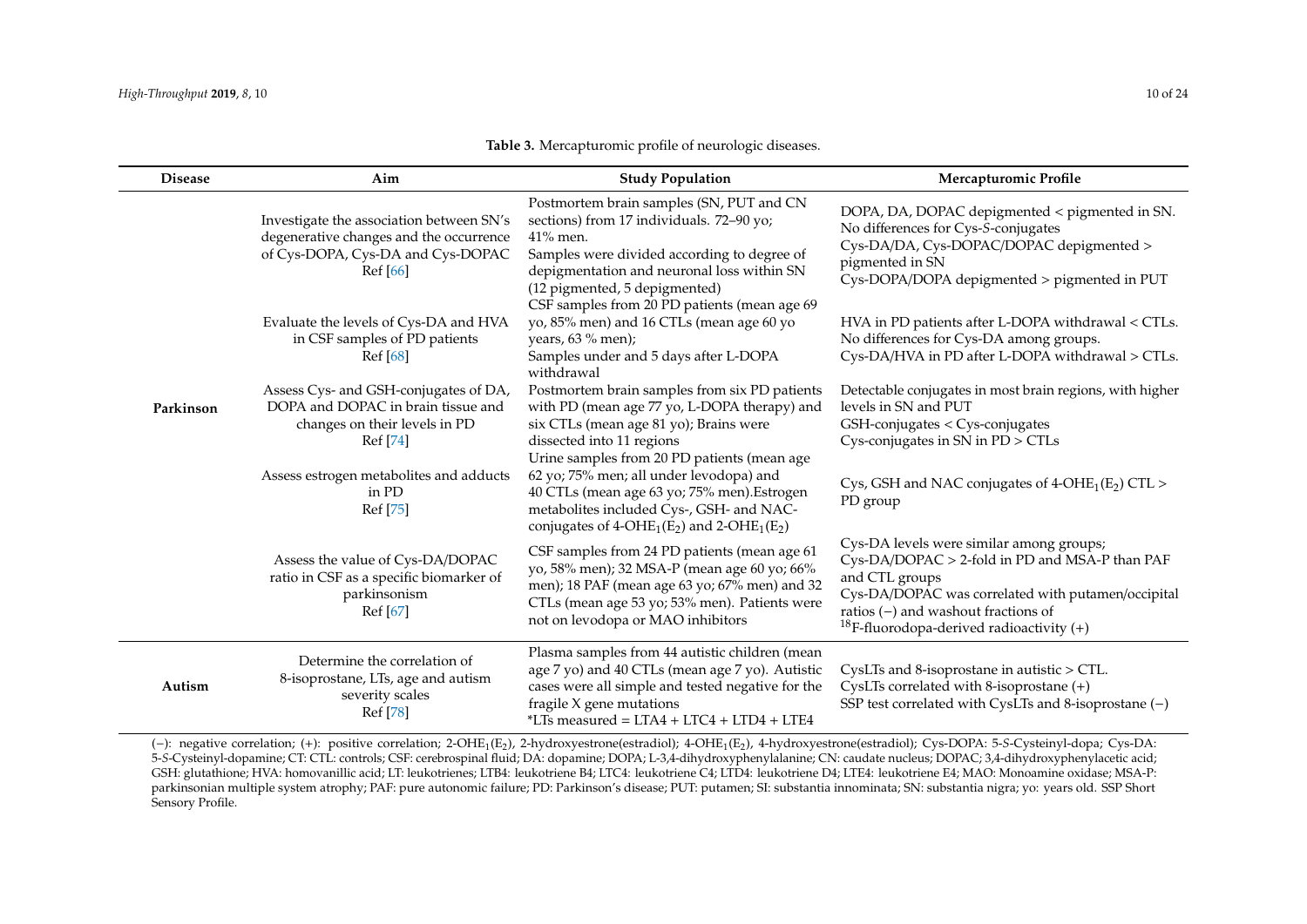### *4.4. Cardiometabolic Diseases*

There are several works reporting the association of CysLTs in cardiometabolic diseases (Table [4\)](#page-13-0) and different mechanisms might explain this association. For instance, in cardiometabolic diseases, the 5-lipoxygenase pathway that contributes to CysLTs formation is activated, the CysLTs receptors (mainly CysLT2R) are strongly expressed in cardiac, endothelial and vascular smooth muscle cells. CysLTs exert negative inotropic action on the myocardium and mediate coronary vasoconstriction [\[84\]](#page-22-14). Moreover, CysLTs may have pro-atherogenic effects; they may stimulate proliferation and migration of arterial smooth muscle cells and platelet activation [\[36\]](#page-20-6).

Winking and collaborators (1998) measured urinary LTs in patients suffering from spontaneous intracerebral hemorrhage. Urinary LTC4, LTD4 and LTE4 levels were positively associated with hematoma volume and decreased after hematoma removal by surgery [\[85\]](#page-22-15).

Regarding coronary artery diseases, urinary LTE4 levels were increased in patients admitted in the hospital with acute chest pain derived from acute myocardial infarction and unstable angina compared with controls [\[86\]](#page-22-16). Likewise, urinary LTE4 levels were higher in patients with chronic stable angina than controls before surgery [\[87\]](#page-22-17). In another study, urine and plasma levels of CysLTs increased during, and after, cardiac surgery with cardiopulmonary bypass. Interestingly, that increment was greater in patients with moderate-to-severe chronic obstructive pulmonary disease than in patients without this condition [\[88\]](#page-22-18). The authors hypothesize that these differences may be related to neutrophil activation and higher lung and airway production of CysLTs in patients with chronic obstructive pulmonary disease.

CysTL were also evaluated in individuals with atherosclerosis lesions in the carotid artery concomitantly with or without periodontal disease. This study was motivated by several reports that have been associating periodontal disease with the development of early atherosclerosis and increased risk of myocardial infarction [\[89–](#page-22-19)[91\]](#page-22-20). The sum of LTC4, LTD4 and LTE4 was increased in gingival crevicular fluid in subjects with higher dental plaque and also in subjects with atherosclerotic plaques in the carotid artery, regardless of periodontal status [\[92\]](#page-22-21).

CysLTs might play a role in the development of the cardiovascular complications associated with obstructive sleep apnea (OSA). Urinary LTE4 levels were associated with obesity and hypoxia severity in patients diagnosed with OSA. Continuous positive air treatment decreased LTE4 by 22% only in OSA patients with normal body max index (BMI). Additionally, LTE4 levels were higher in non-obese OSA patients vs. matched controls [\[93\]](#page-22-22). In another study, Gautier-Veyret and co-authors (2018) found that urinary LTE4 levels were independently associated with age, history of cardiovascular events and severity of hypoxia in patients with OSA with and without previous cardiovascular events. As such, LTE4 levels were higher in OSA patients with no previous cardiovascular events than in controls with no previous cardiovascular events. Urinary LTE4 levels were also associated with intima-media thickness, suggesting the activation of CysLTs pathway as a driver of vascular remodeling in OSA [\[94\]](#page-23-0).

CysLTs were also evaluated in patients with diabetes. Urinary LTE4 levels were higher in patients with type 1 diabetes than in controls [\[95\]](#page-23-1) and decreased 32% after intensive insulin treatment [\[96\]](#page-23-2). These results suggest that hyperglycemia activates arachidonic acid metabolism and consequent CysLTs formation. Interestingly, glucose can also generate Cys-*S*-conjugates that are far more stable than glucose-GSH. In specific, higher urinary levels of glucose-Cys were detected in patients with diabetes [\[4\]](#page-18-4).

Cys-*S*-conjugates that are disulfides were related with hypertension, diabetes and Framingham risk score in coronary heart disease patient [\[97](#page-23-3)[,98\]](#page-23-4) as well as impaired microvascular function and greater epicardial necrotic core [\[97\]](#page-23-3). Moreover, these conjugates and GSH-Cys-*S*-conjugates were independent predictors of endothelium-dependent vasodilation [\[97\]](#page-23-3).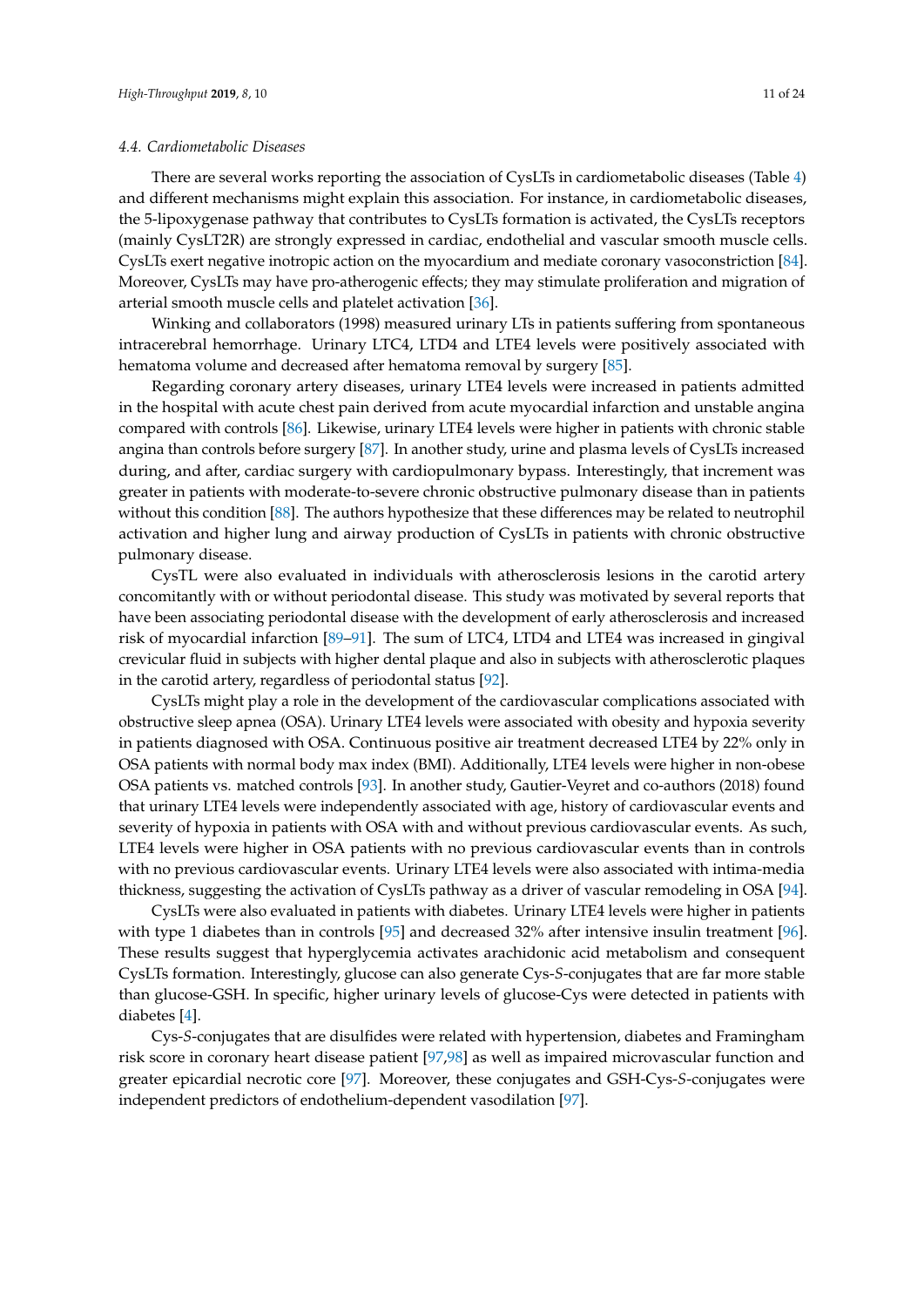| <b>Disease</b>            | Aim                                                                                                                                                               | <b>Study Population</b>                                                                                                                                                                                                                                                       | Mercapturomic Profile                                                                                                                                                                                                                                                                                                                                                 |
|---------------------------|-------------------------------------------------------------------------------------------------------------------------------------------------------------------|-------------------------------------------------------------------------------------------------------------------------------------------------------------------------------------------------------------------------------------------------------------------------------|-----------------------------------------------------------------------------------------------------------------------------------------------------------------------------------------------------------------------------------------------------------------------------------------------------------------------------------------------------------------------|
|                           | To evaluate the influence of diabetes,<br>glycaemia control and ACE inhibitor on<br>LTE4 excretion. Ref [95]                                                      | Urine samples from 34 T1D patients: 20 with<br>good metabolic control (age 39 yo; 55% men), 14<br>poor metabolic control (age 41 yo; 50% men); 28<br>CTLs (age 39 yo; 43% men). All nonsmokers                                                                                | LTE4 T1D > CTL.<br>LTE4 in T1D with poor metabolic<br>control > CTL<br>No influence of ACE Inhibitors on<br>urinary LTE4                                                                                                                                                                                                                                              |
| <b>Diabetes</b>           | Evaluate the effect of insulin treatment<br>on the urinary excretion of LTE4. Ref [96]                                                                            | Urine samples from 20 T1D (mean age 37 yo;<br>35% men) and 19 T2D patients (mean age 58 yo;<br>68% men). Non-smokers. Intensive insulin<br>treatment over 3 months                                                                                                            | $\downarrow$ LTE4 after insulin treatment (-32%) in T1D<br>but not in T2DM                                                                                                                                                                                                                                                                                            |
|                           | Assess if Cys is a good transglycating<br>agent. Ref [4]                                                                                                          | Urine samples from five diabetic patients and<br>two normoglycemic subjects                                                                                                                                                                                                   | $Glucose-Cys diabetes > normoglycermic$<br>subjects                                                                                                                                                                                                                                                                                                                   |
|                           | To evaluate the association of urinary<br>LTE4 with endothelial function<br>Ref [99]                                                                              | Urine samples from 30 (median age 65 yo; 80%<br>men) T2DM subjects of at least 2 years duration<br>and eGFR 71 (14-129) mL/min                                                                                                                                                | Decreased renal function associated with $\downarrow$<br>urinary LTE4; LTE4 associated with serum<br>creatinine $(-)$ and eGFR $(+)$ ; eGFR was an<br>independent predictor of urinary LTE4 levels                                                                                                                                                                    |
| OSA-related atherogenesis | Identify the factors influencing LTE4<br>levels and the role of LTE4 in<br>OSA-related atherosclerosis<br>Ref [94]                                                | Urine samples from 170 OSA patients (mean age<br>57 yo; 81 % men): 136 CVE free and 34 with<br>previous CVE; 29 CTLs (mean age 52 yo; 52%<br>men): 22 CVE free and seven with previous CVE                                                                                    | LTE4 associated with age, $min$ Sa $O2$ and<br>history of CVE and intima-media thickness.<br>LTE4 in OSA CVE free patients > CTL CVE<br>free group. Increase related to $minSaO2$ and<br>traditional risk factors of the 10-year CDV<br>risk score                                                                                                                    |
| OSA-related obesity       | To evaluate the influence of obesity and<br>CPAP in urinary LTE4 levels and the role<br>of LTE4 as biomarker of inflammation in<br>patients with OSA.<br>Ref [93] | Urine samples from 40 non-obese OSA patients<br>(mean age 49 yo; 85% men) and 25 CTLs (mean<br>age 45 yo; 72% men). A group of 72 OSA<br>patients with any BMI starting CPAP (mean age<br>51 yo; 81% men) was included to study<br>confounder factors of LTE4. All nonsmokers | LTE4 in non-obese $OSA > CTLs$ . In the 40<br>non-obese OSA patients, LTE4 was correlated<br>with % of time spent with $SaO_2 < 90\%$ (+).<br>In the 72 OSA patients, BMI and % of time<br>spent with $SaO2 < 90%$ were identified as<br>independent predictors of LTE4. CPAP<br>treatment for at least 4 weeks ↓ LTE4 by 22%<br>only in OSA patients with normal BMI |

# **Table 4.** Mercapturomic profile of cardiometabolic diseases.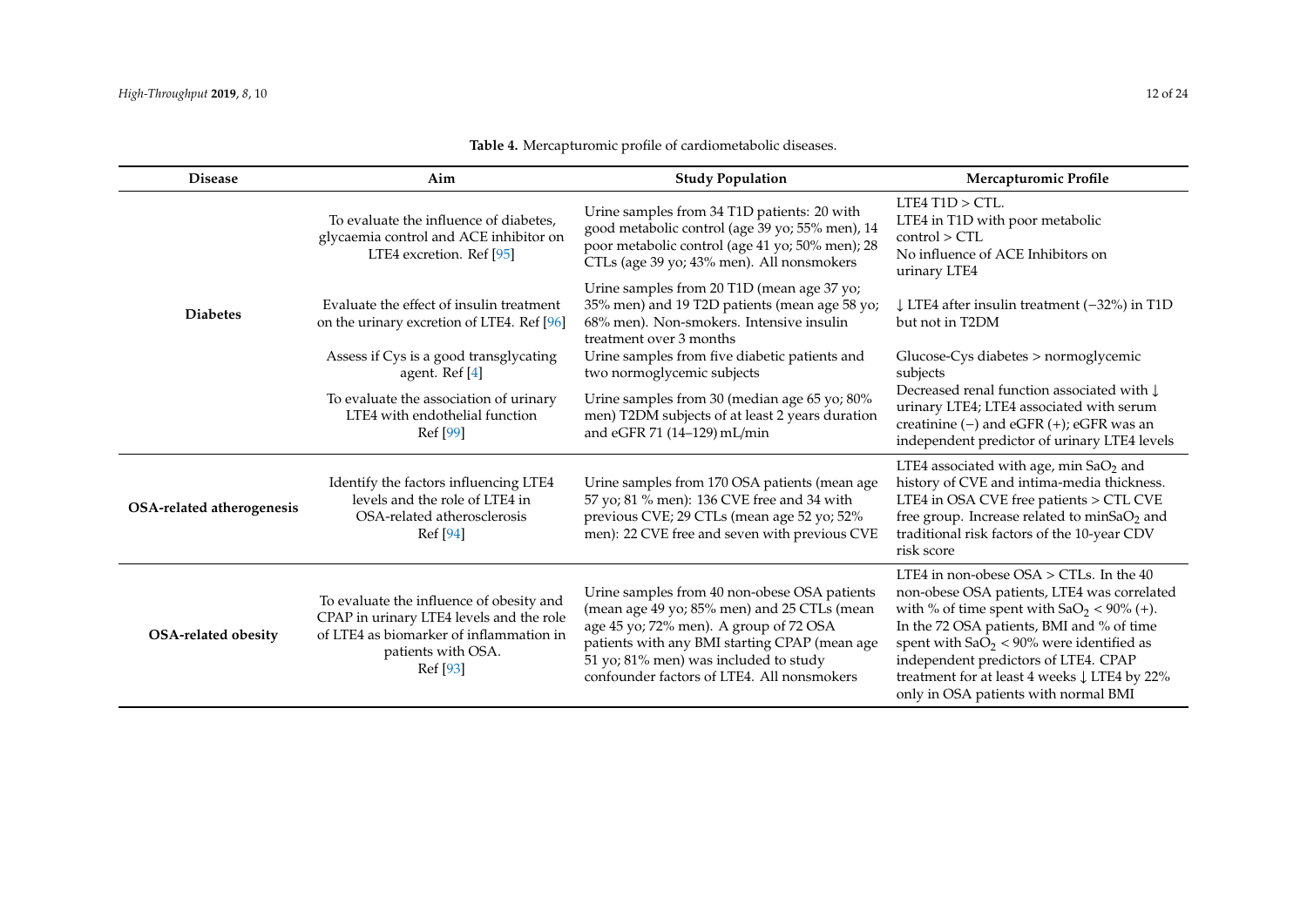# **Table 4.** *Cont.*

| <b>Disease</b>               | Aim                                                                                                                                          | <b>Study Population</b>                                                                                                                                                                                                                                                                                                                                                     | Mercapturomic Profile                                                                                                                                                                                                                                             |
|------------------------------|----------------------------------------------------------------------------------------------------------------------------------------------|-----------------------------------------------------------------------------------------------------------------------------------------------------------------------------------------------------------------------------------------------------------------------------------------------------------------------------------------------------------------------------|-------------------------------------------------------------------------------------------------------------------------------------------------------------------------------------------------------------------------------------------------------------------|
| Intra-Cerebral<br>hemorrhage | Quantify LTs in urine of spontaneous<br>ICH patients and evaluate its impact<br>in the edema formation.<br>Ref [85]                          | Urine samples from 17 spontaneous ICH patients<br>(mean age 58 yo; 53% men): 12 treated surgically<br>and five conservatively. Sampling before treatment<br>and during the five following days. CysLTs<br>measured = sum of LTC4, LTD4 and LTE4                                                                                                                             | CysLTs correlated with hematoma volume $(+)$<br>CysLTs 5 days after < before surgery<br>CysLTs did not decrease after the conservative<br>treatment                                                                                                               |
|                              | Assess LTE4 during and after acute<br>coronary syndromes<br>Ref [86]                                                                         | Urine samples from 16 AMI (mean age 51 yo;<br>88% men); 14 UA patients (mean age 52 yo; 21%<br>men); eight clinical CTLs (non-ischemic heart pain)<br>(88% mean) and 10 normal CTLs (50% men) CTLs<br>(non-evidence of coronary artery disease). Samples<br>were collected upon admission with acute chest<br>pain and 3 days after                                         | LTE4 in MIA and UA at admission > CTL groups<br>LTE4 on admission > 3 days after UA                                                                                                                                                                               |
| Coronary artery diseases     | Study the relation between the<br>systemic LTE4 levels and stable<br>coronary artery disease before and<br>after bypass surgery<br>Ref [87]  | Urine samples from 13 chronic stable angina (mean<br>age 59 yo; 100% men) and 12 CTLs (mean age 44 yo;<br>100% men). Single urine patients from CTLs and<br>patients before surgery; postoperative 24 h urine<br>samples over seven successive days. 6/13 patients<br>on aspirin until a few days before surgery. All but<br>three patients on aspirin after the operation. | LTE4 in preoperative patients > CTL<br>LTE4 2 days after > before surgery                                                                                                                                                                                         |
|                              | Detect the formation of CysLTs and<br>atherosclerosis lesions in carotid<br>artery in subjects with and without<br>periodontitis<br>Ref [92] | GCF samples from 19 subjects with periodontitis<br>(mean age 55 yo; 63% men; 13 with atherosclerotic<br>plaques in carotid artery) and 16 CTLs (mean age<br>53 yo; 44% men; five with atherosclerotic plaques in<br>carotid artery).                                                                                                                                        | Subjects with atherosclerotic plaques in<br>periodontitis > in CTL<br>CysLT higher in periodontitis with higher dental<br>plaque index<br>CysLTs in subjects with > subjects without<br>atherosclerotic plaques in all subjects<br>independently on periodontitis |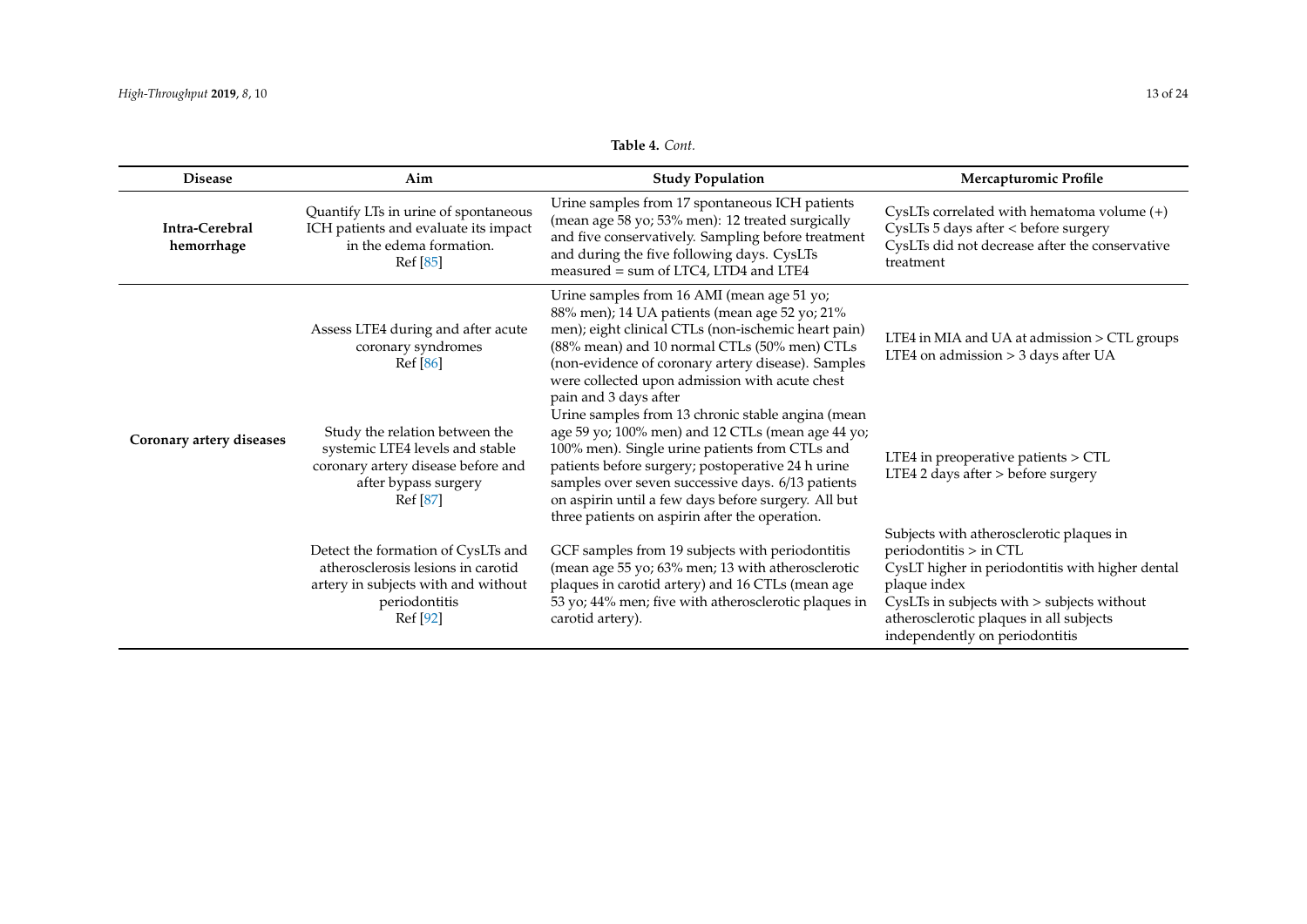#### **Table 4.** *Cont.*

| <b>Disease</b>           | Aim                                                                                                                                                    | <b>Study Population</b>                                                                                                                                                                                                                                                                                                             | Mercapturomic Profile                                                                                                                                                                                                                                                               |
|--------------------------|--------------------------------------------------------------------------------------------------------------------------------------------------------|-------------------------------------------------------------------------------------------------------------------------------------------------------------------------------------------------------------------------------------------------------------------------------------------------------------------------------------|-------------------------------------------------------------------------------------------------------------------------------------------------------------------------------------------------------------------------------------------------------------------------------------|
|                          | Assess oxidative stress parameters in<br>the bloodstream as a reliable<br>predictor of endothelial function.<br>Ref [98]                               | Plasma samples from 124 healthy nonsmokers<br>without CDV risk factors (44 yo; 40% men).<br>At recruitment, 41 patients were HTN, diabetes or<br>$BMI \geq 30$ . Vasodilation was measured at the<br>brachial artery                                                                                                                | CysSSCys related with age(+), $BMI(+)$ , $HTN(+)$<br>Framingham score<br>CysSSCys in HTN, diabetes or BMI $\geq 30$ ><br>remaining individuals CysSSG related with<br>TG(-), HDL(+), HTN(+). CysSSCys and<br>CysSSG independent predictors of<br>endothelium-dependent vasodilation |
| Coronary artery diseases | Test if $\uparrow$ oxidative stress was<br>associated with impaired coronary<br>microvascular function and plaque<br>necrotic core content<br>Ref [97] | Plasma samples from 47 patients with an abnormal<br>non-invasive stress test, stable angina or stabilized<br>acute coronary syndrome undergoing cardiac<br>catheterization (mean age 58 yo; 64% men).<br>Microvascular function and epicardial plaque<br>measured in the coronary artery                                            | ↑ CysSSCys/GSH associated with impaired<br>microvascular function and greater epicardial<br>necrotic core<br>↑ CysSSCys in patients with ↑ BMI and HTN                                                                                                                              |
|                          | Study of CysLTs changes during and<br>after cardiac surgery with CPB in<br>patients with and without COPD<br>Ref [88]                                  | Patients undergoing cardiac surgery with CPB: nine<br>moderate-to-severe COPD (69 yo; 78% men) + 10<br>non-smoker no COPD patients (64 yo; 60% men).<br>Urine and plasma at baseline, end of CPB, after CPB<br>and 2 h after admission in ICU. CysLTs = $LTC4 +$<br>$ITD4 + ITE4$<br>Urine samples from 16 AMI (mean age 51 yo; 88% | ↑ urine CysLTs with time in both groups, but<br>more evident in COPD patients; Plasma Cys LTs<br>baseline < at admission to ICU in patients with<br><b>COPD</b>                                                                                                                     |
|                          | Assess LTE4 during and after acute<br>coronary syndromes<br>Ref [86]                                                                                   | men); 14 UA patients (mean age 52 yo; 21% men);<br>eight clinical CTLs (non-ischemic heart pain) (88%<br>mean) and 10 normal CTLs (50% men) CTLs<br>(non-evidence of coronary artery disease). Samples<br>collected upon admission with acute chest pain and<br>3 days after.                                                       | LTE4 in MIA and UA at admission > CTL<br>groups.<br>LTE4 on admission $>$ 3 days after UA.                                                                                                                                                                                          |

<span id="page-13-0"></span>↑: higher; ↓: lower; (−): negative correlation; (+): positive correlation; ACE: Angiotensin Converting Enzyme; AMI: acute myocardial infarction; BMI: body mass index; CDV: cardiovascular; CPAP: continuous positive air pressure; CPB: cardiopulmonary bypass; CTL: controls; CVE: cardiovascular event; Cys: cysteine; CysSSCys: cystine; CysSSG: cysteine-glutathione disulfide; GCF: gingival crevicular fluid; GSH: reduced glutathione; GSSG: oxidized glutathione; HTN: hypertension; ICH: intracerebral hemorrhage; ICU: intensive care unit; LT: leukotriene; LTB4: leukotriene B4; LTC4: leukotriene C4; LTD4: leukotriene D4; LTE4: leukotriene E4; min SaO2: minimal oxygen saturation; OSA: obstructive sleep apnea; SaO2, arterial oxygen saturation; T1D: type 1 diabetes; T2D: type 2 diabetes; TG: triglycerides; UA: unstable angina; yo: years old.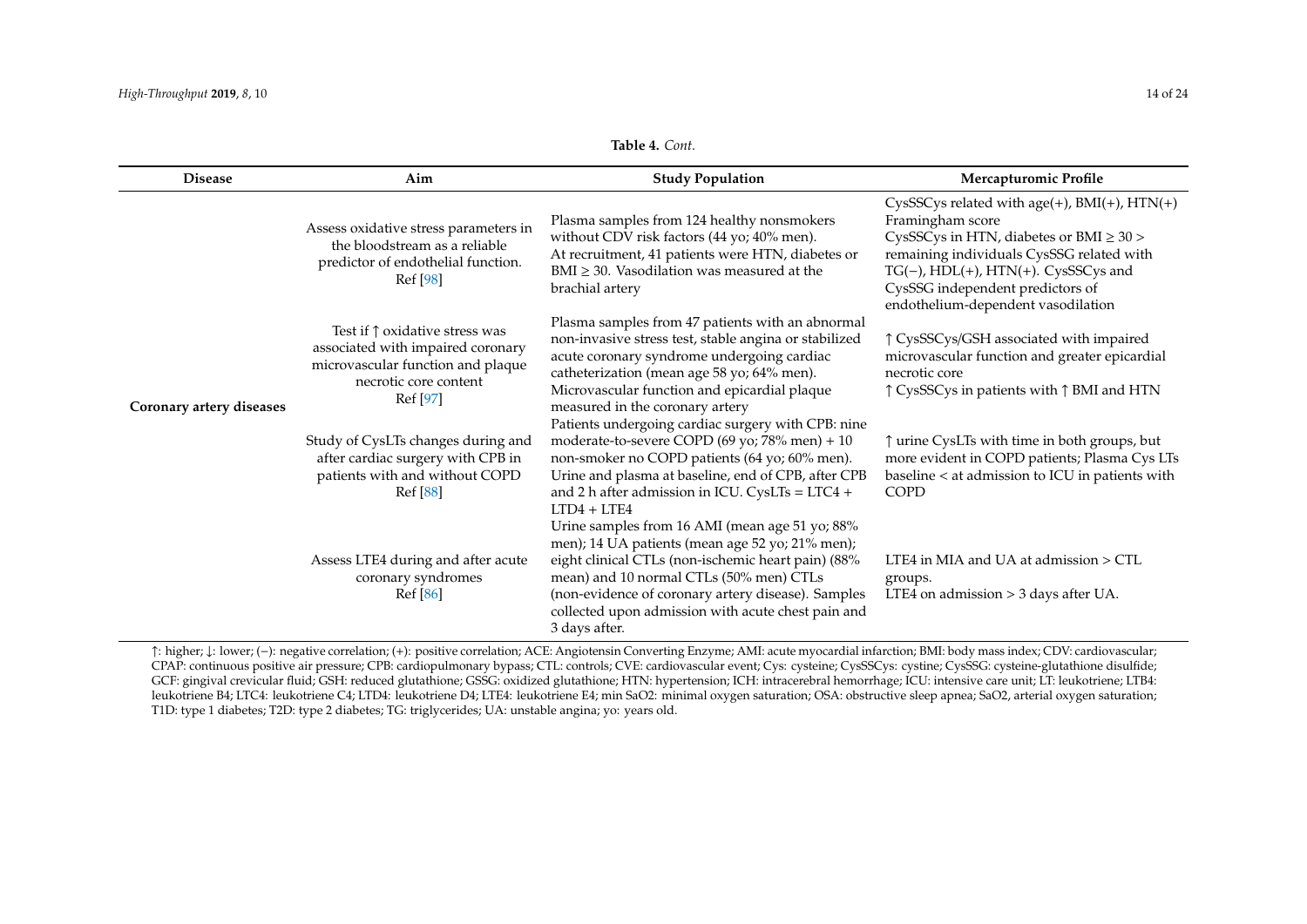| Analyte                                                                                    | Sample                                      | Sampling and Pre-Treatment and Analyses                                                                                                                                                                                                                                                                                                                                                                                                                                                                                                                                                     |  |
|--------------------------------------------------------------------------------------------|---------------------------------------------|---------------------------------------------------------------------------------------------------------------------------------------------------------------------------------------------------------------------------------------------------------------------------------------------------------------------------------------------------------------------------------------------------------------------------------------------------------------------------------------------------------------------------------------------------------------------------------------------|--|
| 5-S-CyS-DOPA                                                                               | Serum                                       | Sampling: blood collected into plain evacuated tubes and allowed to coagulate. Pre-treatment: commercial kit<br>(Immundiagnostik GmbH, Bensheim, Germany). Extraction and purification on acid-washed aluminum oxide.<br>LC-EC Ref [50]<br>Ref [51]<br>Sampling: blood collected into plain evacuated tubes and allowed to coagulate. Sample: 500 µL serum.<br>Pre-treatment: adsorption of 5-S-cysteinyl-DOPA to alumina, washing alumina with a phosphate buffer pH 4.0 and<br>elution of 5-S-cysteinyl-dopa with HC1O <sub>4</sub> . LC-EC Method from Ref [100] Ref [52,54]<br>Ref [53] |  |
| 5-S-CyS-DA                                                                                 | <b>CSF</b>                                  | Sample: 70 µL CSF; Sampling: collection at 7:30 and 8:30 am, ultrafiltration into Millipore Ultrafree-MC units<br>having a NMWC cut-off of 10,000. LC-EC Ref [68]<br>Sample: 1 mL; batch alumina extraction; LLOD 10 pmol/L, or 10 fmol per assayed mL of CSF; LC-EC Ref [67]                                                                                                                                                                                                                                                                                                               |  |
| 5-S-Cys-DOPA,<br>5-S-Cys-DA,<br>5-S-Cys-DOPAC<br>5-GSH-DOPA,<br>5-GSH-DA<br>5-GSH-DOPAC    | Tissues from 11 different<br>brain regions. | Homogenization and digestion with proteinase K in a digestion buffer with addition of perchloric acid 0.1 M.<br>Centrifugation and supernatant filtration (0.22-pm Micropure separators). Adsorption of catechols from 100 µL of<br>the filtrate to acid-washed aluminum oxide. Washing aluminum oxide with distilled water and elution of catechols<br>with mobile phase (pH 2.7). LC Ref [74]                                                                                                                                                                                             |  |
| Cys-4-OHE1<br>$Cys-4-OHE2$<br>GSH-4-OHE1<br>GSH-4-OHE2<br>N-AcCys-4-OHE1<br>N-AcCys-4-OHE2 | Spot urine                                  | LC-MS Normalization to urine creatinine<br>About 50 mL was collected from each participant and 1<br>Ref [58-60,75]<br>mg/mL ascorbic acid was added to prevent oxidation of<br>the catechol moieties. Urine samples (2 mL) were adjusted<br>LC-MS Normalization with depurinating estrogen<br>to pH 7 and then loaded into phenyl SPE pre-conditioned<br>DNA adducts Ref [56,57]<br>cartridges. Elution with methanol/10 mmM ammonium<br>formate pH 7 (90:10) with 1% acetic acid.                                                                                                          |  |
| Glucose-cysteine                                                                           | Urine                                       | No extraction. GC-MS SIM of characteristic ions 632, 745, 604 and 726 m/z. Normalization by urinary creatinine<br>Ref[4]                                                                                                                                                                                                                                                                                                                                                                                                                                                                    |  |
| LTE <sub>4</sub>                                                                           |                                             | Urine 10 mL was stabilized by the addition of NaOH and 4-OH-TEMPO before freezing. LC purification.<br>Radioimmunoassay LLOD 8 pg/mL. Normalization with urinary creatinine sulfate Ref [86]                                                                                                                                                                                                                                                                                                                                                                                                |  |
|                                                                                            | Urine                                       | 25 mL SPE followed by LC purification. Radioimmunoassay Normalization with urinary creatinine Ref [87]<br>Spot urine. LC purification. Radioimmunoassay normalization with urinary creatinine LLOD: 6.3 pg of LTE 4 per<br>milligram of creatinine Ref [46]                                                                                                                                                                                                                                                                                                                                 |  |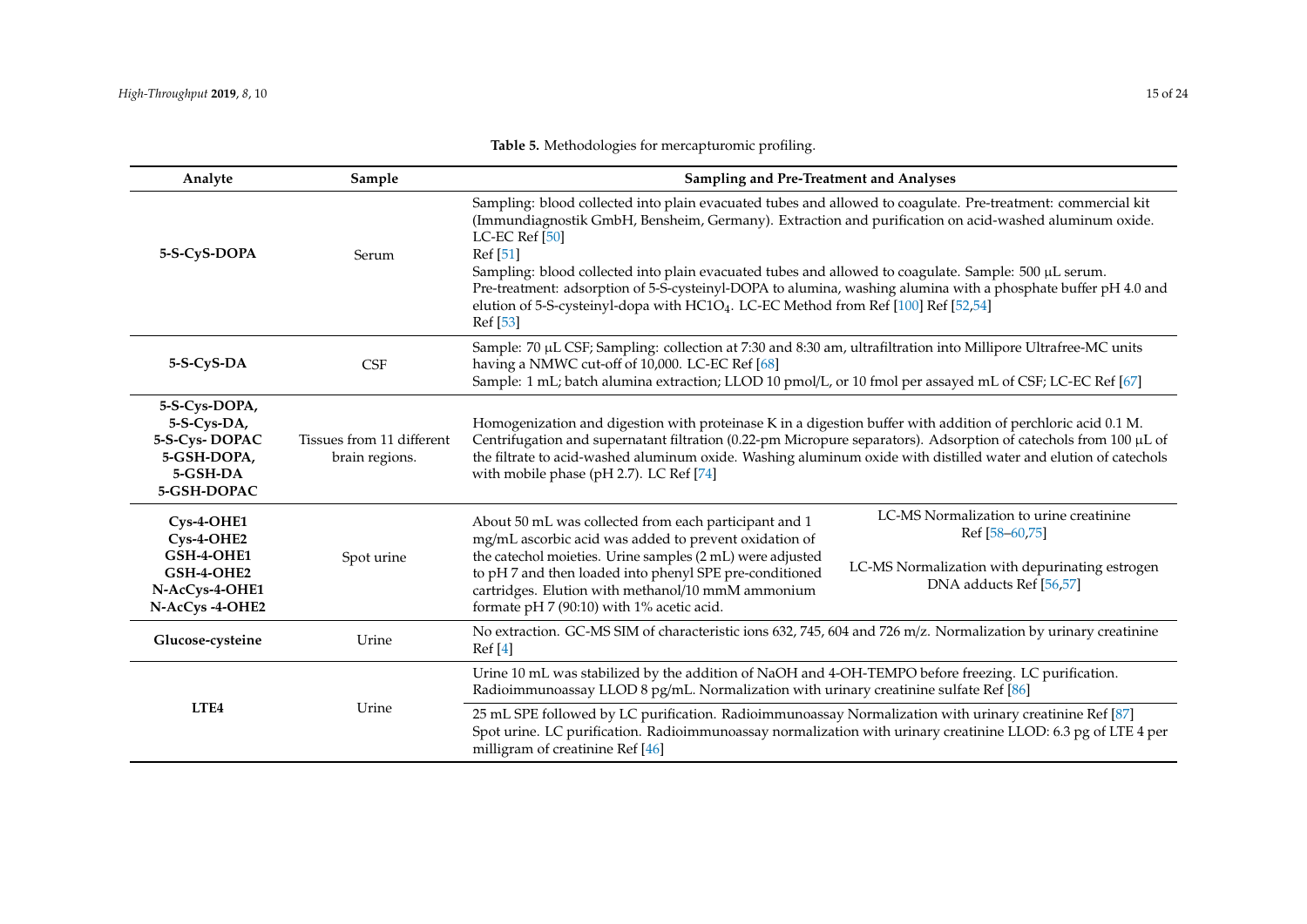**Table 5.** *Cont.*

| Analyte                               | Sample                     | Sampling and Pre-Treatment and Analyses                                                                                                                                                                                                                                                                                                                                   |
|---------------------------------------|----------------------------|---------------------------------------------------------------------------------------------------------------------------------------------------------------------------------------------------------------------------------------------------------------------------------------------------------------------------------------------------------------------------|
|                                       |                            | Ref [95] 4 mL of urine SPE LC-MS/MS in negative mode. Acquisition in MRM $m/z$ 438.2 $\rightarrow$ 333.0. Normalization<br>with urinary creatinine                                                                                                                                                                                                                        |
|                                       |                            | Ref [93] Urine collection at 7:00 am. Pre-treatment SPE LC-MS/MS in negative mode. Acquisition in MRM<br>$m/z$ 438.2 $\rightarrow$ 333.0 LLOD: 10 pg/mL urine. Normalization with urinary creatinine                                                                                                                                                                      |
|                                       |                            | Ref [96] Overnight urine collection. Pre-treatment SPE; C-MS/MS in negative mode. Acquisition in MRM<br>$m/z$ 438.2 $\rightarrow$ 333.0 LLOD: 10 pg/mL urine. Normalization with urinary creatinine                                                                                                                                                                       |
|                                       |                            | Ref [99] 50 uL urine No purification of sample required. EIA Range: 7.8–1000 pg/mL. Normalization by urinary<br>creatinine                                                                                                                                                                                                                                                |
|                                       |                            | Ref [94] Sample collection at 7:00 am. SPE MS/MS in negative mode. Acquisition in MRM $m/z$ 438.2 $\rightarrow$ 333.0 LLOD:<br>10 pg/mL urine. Normalization with urinary creatinine                                                                                                                                                                                      |
| Sum of LTC4, LTD4<br>LTE <sub>4</sub> | Urine                      | Ref [85] Urine samples were added to 8 mL methanol containing 4-hydroxy-TEMPO (4-<br>hydroxy-2,2,6,6-tetramethylpiperidine-N-oxyl) and ethylenediami- netetraacedic acid (EDTA) in final<br>concentrations of 1.0 and 0.5 mM, respectively before freezing. Pre-treatment 2 mL SPE followed by LC purification.<br>Radioimmunoassay normalization with urinary creatinine |
|                                       | Urine<br>Saliva            | 1 mL saliva SPE followed by LC purification. EIA Ref [47]                                                                                                                                                                                                                                                                                                                 |
| Sum of LTC4, LTD4<br>LTE4             | <b>GSF</b>                 | EIA; LLOD 7.8 pg/mL for LTC4 + LTD4 + LTE4 and 3.9 pg/mL for LTB4 Ref [92]                                                                                                                                                                                                                                                                                                |
| LTD4<br>LTE4                          | <b>EBC</b>                 | At least 1.5 mL of EBC. ELISA Ref [40]                                                                                                                                                                                                                                                                                                                                    |
| Sum of<br>LTB4, LTC4                  | <b>EBC</b><br>Plasma Urine | EBC (1 mL); Blood and a spot urine samples were taken between 8:00 and 12:00 a.m. Blood collected with EDTA.<br>SPE. LC-MS/MS Ref [39]                                                                                                                                                                                                                                    |
| LTD4, LTE4                            | Plasma<br>Urine            | SPE for plasma samples. Enzyme-linked immunosorbent assay. Urinary LTs normalized with urinary creatinine.<br>Plasma LTs concentrations were corrected for changes in plasma protein concentration Ref [88]                                                                                                                                                               |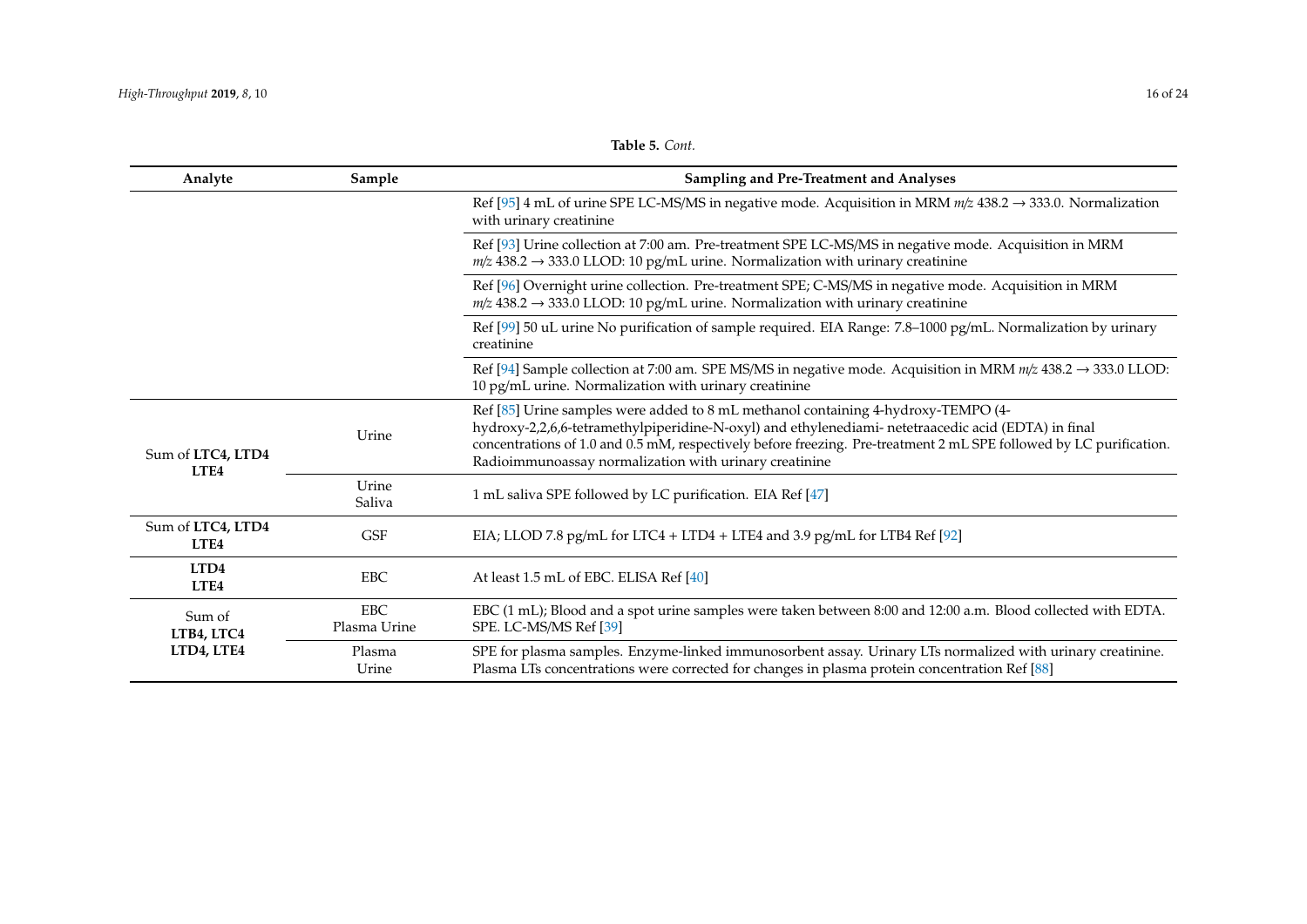#### **Table 5.** *Cont.*

| Analyte                            | Sample | Sampling and Pre-Treatment and Analyses                                                                                                                                                                                                                                                                                                                                                                                                                                                                                                                                                                                                                                                                                                                                                                                                                                                                                                                                                                                   |
|------------------------------------|--------|---------------------------------------------------------------------------------------------------------------------------------------------------------------------------------------------------------------------------------------------------------------------------------------------------------------------------------------------------------------------------------------------------------------------------------------------------------------------------------------------------------------------------------------------------------------------------------------------------------------------------------------------------------------------------------------------------------------------------------------------------------------------------------------------------------------------------------------------------------------------------------------------------------------------------------------------------------------------------------------------------------------------------|
| Sum of<br>LTA4, LTC4<br>LTD4, LTE4 | Plasma | Blood collected overnight fasting in EDTA tubes. Plasma. SPE. ELISA Ref [78]                                                                                                                                                                                                                                                                                                                                                                                                                                                                                                                                                                                                                                                                                                                                                                                                                                                                                                                                              |
| CysSSCys<br>CySSG                  | Plasma | Precipitation of potassium perchlorate with KOH/tetraborate solution followed by derivatization with dansyl<br>chloride. Blood samples collected after overnight fasting. Blood collected into specially prepared tubes containing a<br>preservative solution with serine, sodium heparin, BPDS, iodoacetic acid, borate and tetraborate. The supernatant<br>was then transferred to a perchloric acid solution before freezing LC-FD Ref [101,102]                                                                                                                                                                                                                                                                                                                                                                                                                                                                                                                                                                       |
| CysSSCys                           | Plasma | Blood collected in heparin tubes and immediately placed in preservation buffer containing BPDS. The supernatant<br>was added to ice-cold 10% perchloric acid in 10 μmol gamma-glutamylglutamate before freezing LC-FD Ref [61]<br>Blood collected in sodium heparin tubes and transferred into specially prepared tubes with preservative containing<br>serine, sodium heparin, BPDS, iodoacetic acid and borate. Supernatant transferred into a tube containing 10%<br>ice-cold perchloric acid and 0.2 M boric acid solution LC-FD Ref [97]<br>Blood collected in EDTA tubes. After centrifugation, butylated hydroxytoluene and salicylic acid as lipid and<br>aqueous antioxidants were added before freezing LC-FD Ref [62]<br>Aliquots were preserved in a 5% perchloric acid solution containing iodoacetic acid (6.7 $\mu$ mol/L) and boric acid<br>(0.1 mol/L) before freezing LC-FD Ref [48]<br>Blood collected into heparin tubes and transferred into a preservative solution before freezing LC-MS Ref [103] |

<span id="page-16-0"></span>2-OHE1(E2), 2-hydroxyestrone (estradiol); 4-OHE1(E2), 4-hydroxyestrone (estradiol); 5-S-Cys-DOPA: 5-S-Cysteinyl-dopa; 5-S-Cys-DA: 5-S-Cysteinyl-dopamine; BPDS: bathophenanthroline disulfonate; CSF: cerebrospinal final; Cys: cysteine; CysSSCys: cystine; CysSSG: cysteine-glutathione disulfide DA: dopamine; DOPA: L-3,4-dihydroxyphenylalanine; DOPAC 3,4-dihydroxyphenylacetic acid;; EBC: exhaled breath condensate; EIA enzyme immunoassay GC-MS: gas chromatography with mass spectrometry detection; GCF: gingival crevicular fluid; GSH: glutathione LC: liquid chromatography; LC-EC: liquid chromatography with electrochemical detection; LC-FD: liquid chromatography with fluorescence detection; LC-MS: liquid chromatography with mass spectrometry detection; LLOD: lower limit of detection; LTB4: leukotriene B4; LTC4: leukotriene C4; LTD4: leukotriene D4; LTE4: leukotriene E4; MRM multiple reaction monitoring; MS/MS tandem mass spectrometry; NAC: N-acetylcysteine.; SIM: selected ion monitoring; SPE: solid phase extraction.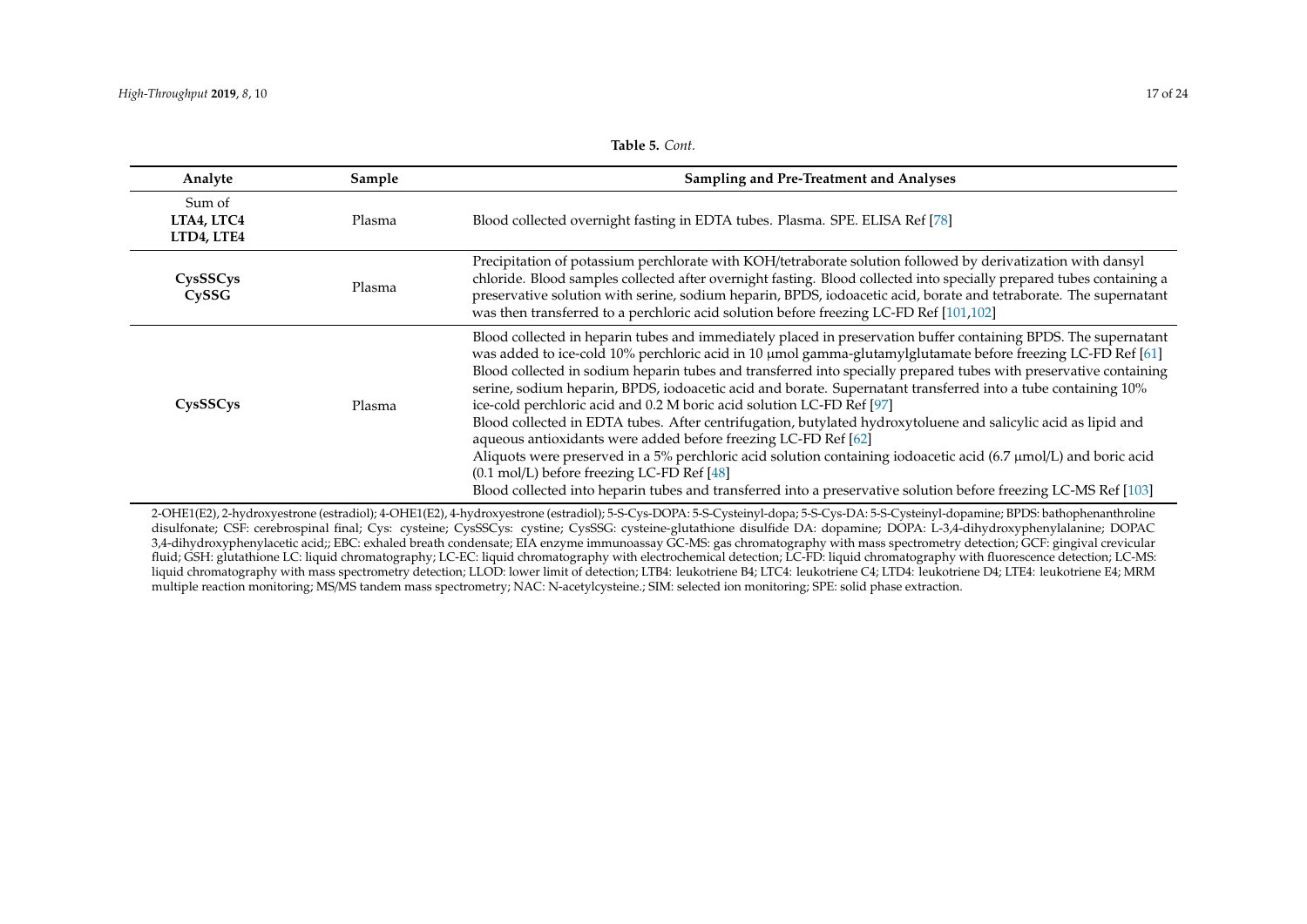# **5. Methods in Mercapturates Profiling**

Mercapturate pathway-related metabolites and their profile might be useful as biomarkers in characterizing human exposure to electrophilic endogenous substrates and its relation to health and disease. The methodological strategies herein reviewed for the determination of mercapturate pathway-related metabolites are presented in Table [5.](#page-16-0) These compounds have been measured in different human fluids and tissues requiring pre-treatment of samples. The studies herein reviewed quantify only one type or family of mercapturate pathway-related metabolites (dopamine, estrogens, cysteinyl-leukotrienes and cysteinyl-*S*-conjugates which are disulfides). Those metabolites were quantified by different methodologies including liquid chromatography with ultraviolet detector or fluorescence detector or mass spectrometry detector, enzyme-linked immunosorbent assay and radioimmunoassay (Table [5\)](#page-16-0).

# **6. Trends and Limitations**

Herein we review the clinical studies that reported associations between, one of or a family of, mercapturate pathway-related metabolites with a particular disease. In fact, most of available evidence on the association of the mercapturomic profile with health and disease has been obtained by a targeted approach (Figure [2\)](#page-18-8). Future work might focus on a comprehensive qualitative and quantitative analysis of the totality of mercapturate-pathway related metabolites, in similarity to what has been done for protein addutomics [\[104\]](#page-23-15).

One of the main limitations to assess the global mercapturomic profile is the fact that the mercapturate pathway-related metabolites are often minor metabolites [\[105\]](#page-23-16). Despite the enormous technological advances inMS instrumentation, the identification of this minor adducts is still challenging. New approaches are needed for providing accuracy and sensitivity along with quantitative information. The future obstacles will involve not only sample pre-treatment procedures, but also optimization of MS and data analysis strategies.

On the other hand, in vivo models of disease will allow to investigate the origin and metabolism of these compounds as well as their distribution in the body. In fact, these compounds have been described to be found in several matrices, including tissues, urine, plasma, exhaled breath condensate, saliva, polymorphic blood mononuclear cells or gingival crevicular fluid that might require different pre-treatment procedures.

# **7. Innovative Potential**

Many chronic diseases with an inflammatory component display significantly increased levels of electrophiles. The mercapturomic profile might represent a useful tool to globally characterize both environmental and internal electrophile exposomes and its relation to disease (Figure [2\)](#page-18-8). This holistic omic-approach is expected to provide unique information that includes the identification of new therapeutic targets and commonalities related to mechanisms of different diseases that might facilitate therapeutics development and define preventive strategies. Additionally, this approach might constitute an effective tool to define the mercapturomic phenotypes of drug resistance and adverse reactions; disease progression, encouraging precision medicine standards. Finally, as many environmental compounds undergo this pathway it will also contribute to a better understanding of the contribution of environment to non-communicable diseases.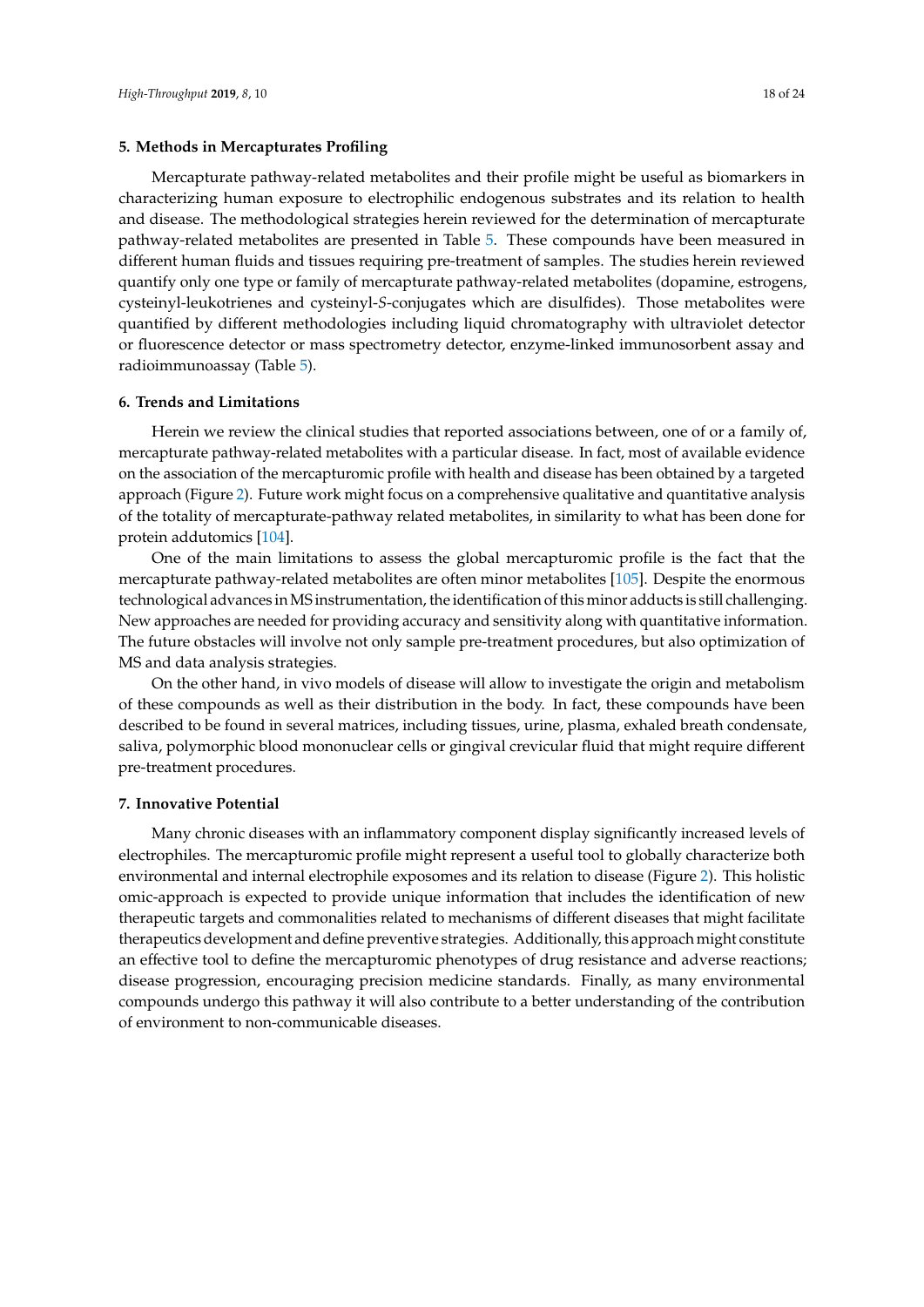<span id="page-18-8"></span>

Figure 2. Mercapturomic profile of disease. This profile was defined by reviewing the mercapturate-pathway related metabolites that have already been associated with non-communicable (prognostic, progression, therapeutic response) in clinical studies. diseases (prognostic, progression, therapeutic response) in clinical studies.

<span id="page-18-7"></span>**Author Contributions:** S.A.P. projected the paper. C.G.-D., J.M., V.S., M.J.C., N.R.C., S.A.P. wrote the manuscript and prepared figures. A.M.M.A. and E.C.M. assisted with the writing and gave expert advice regarding the topic.

Ciência e Tecnologia/Ministério da Educação e Ciência, through national funds and co-funded by FEDER under the PT2020 Partnership Agreement is acknowledged (Ref: 201601-02-021). Authors supported<br>under the PT2020 Partnership Agreement is acknowledged (Ref: 201601-02-021). Authors supported FEDER under the PT2020 Partnership Agreement is acknowledged (Ref: 201601-02-021). Authors RNEM-LISBOA-01-0145-FEDER-022125022125 for J.M.; SFRH/BD/130911/2017 for M.J.C.; PD/BD/114257/2016 for N.R.C.; Programa Operacional Potencial Humano and the European Social Fund (IF/01091/2013) for A.M.M.A. **Funding:** iNOVA4Health–UID/Multi/04462/2013, a program financially supported by Fundação para a by Fundação para a Ciência e a Tecnologia (FCT–Portugal): for V.S.; PD/BD/105892/2014 for C.G.-D.;

 $f_{\rm tot}$   $f_{\rm H}$   $f_{\rm H}$   $f_{\rm H}$   $f_{\rm H}$   $f_{\rm H}$   $f_{\rm H}$   $f_{\rm H}$   $f_{\rm H}$   $f_{\rm H}$   $f_{\rm H}$   $f_{\rm H}$   $f_{\rm H}$   $f_{\rm H}$   $f_{\rm H}$   $f_{\rm H}$   $f_{\rm H}$   $f_{\rm H}$   $f_{\rm H}$   $f_{\rm H}$   $f_{\rm H}$   $f_{\rm H}$   $f_{\rm H}$   $f_{\rm H}$   $f_{\rm$ **Conflicts of Interest:** The authors declare no conflict of interests

#### $\mathbf{F}^{(0)}$  for  $\mathbf{F}^{(0)}$  and  $\mathbf{F}^{(0)}$  for  $\mathbf{F}^{(0)}$ **References**

- <span id="page-18-0"></span>1. Chambers, J.C.; Zhang, W.; Lord, G.M.; van der Harst, P.; Lawlor, D.A.; Sehmi, J.S.; Gale, D.P.; Wass, M.N.; **References**  *Nat. Genet.* **2010**, *42*, 373–375. [\[CrossRef\]](http://dx.doi.org/10.1038/ng.566) Ahmadi, K.R.; Bakker, S.J.L.; et al. Genetic loci influencing kidney function and chronic kidney disease.
- <span id="page-18-1"></span>2. Habig, W.H.; Pabst, M.J.; Jakoby, W.B. Glutathione S transferases. The first enzymatic step in mercapturic acid formation. *J. Biol. Chem.* **1974**, 249, 7130–7139. [\[PubMed\]](http://www.ncbi.nlm.nih.gov/pubmed/4436300)
- <span id="page-18-2"></span>*Genet.* **2010**, *42*, 373–375. 3. Veiga-da-Cunha, M.; Tyteca, D.; Stroobant, V.; Courtoy, P.J.; Opperdoes, F.R.; Van Schaftingen, E. Molecular identification of NAT8 as the enzyme that acetylates cysteine S-conjugates to mercapturic acids. J. Biol. Chem. acid formation. *J. Biol. Chem.* **1974**, *249*, 7130–7139. **2010**, *285*, 18888–18898. [\[CrossRef\]](http://dx.doi.org/10.1074/jbc.M110.110924) [\[PubMed\]](http://www.ncbi.nlm.nih.gov/pubmed/20392701)
- <span id="page-18-4"></span>4. Szwergold, B.S. α-Thiolamines such as cysteine and cysteamine act as effective transglycating agents due to formation of irreversible thiazolidine derivatives. Med. Hypotheses 2006, 66, 698-707. [\[CrossRef\]](http://dx.doi.org/10.1016/j.mehy.2005.10.029) [\[PubMed\]](http://www.ncbi.nlm.nih.gov/pubmed/16359826)
- <span id="page-18-5"></span>5. Magnay, J.L.; Tong, J.; Drangova, R.; Baines, A.D. Production of cysteinyl-dopamine during intravenous dopamine therapy. *Kidney Int.* **2001**, 59, 1891–1898. [\[CrossRef\]](http://dx.doi.org/10.1046/j.1523-1755.2001.0590051891.x) [\[PubMed\]](http://www.ncbi.nlm.nih.gov/pubmed/11318961)
- <span id="page-18-6"></span>to formation of the termative this contribution of the contribution.<br>6. Ntimbane, T.; Krishnamoorthy, P.; Huot, C.; Legault, L.; Jacob, S.V.; Brunet, S.; Levy, E.; Guéraud, F.;  $\frac{1}{\sqrt{1-\frac{1}{\sqrt{1-\frac{1}{\sqrt{1-\frac{1}{\sqrt{1-\frac{1}{\sqrt{1-\frac{1}{\sqrt{1-\frac{1}{\sqrt{1-\frac{1}{\sqrt{1-\frac{1}{\sqrt{1-\frac{1}{\sqrt{1-\frac{1}{\sqrt{1-\frac{1}{\sqrt{1-\frac{1}{\sqrt{1-\frac{1}{\sqrt{1-\frac{1}{\sqrt{1-\frac{1}{\sqrt{1-\frac{1}{\sqrt{1-\frac{1}{\sqrt{1-\frac{1}{\sqrt{1-\frac{1}{\sqrt{1-\frac{1}{\sqrt{1-\frac{1}{\sqrt{1-\frac{1}{\sqrt{1-\frac{1}{\sqrt{1-\frac{1$ Lands, L.C.; Comte, B. Oxidative stress and cystic fibrosis-related diabetes: A pilot study in children. *J. Cyst. Fibros.* **2008**, *7*, 373–384. [\[CrossRef\]](http://dx.doi.org/10.1016/j.jcf.2008.01.004)
- <span id="page-18-3"></span>7. Feroe, A.G.; Attanasio, R.; Scinicariello, F. Acrolein metabolites, diabetes and insulin resistance. *Environ. Res.* **2016**, *148*, 1–6. [\[CrossRef\]](http://dx.doi.org/10.1016/j.envres.2016.03.015)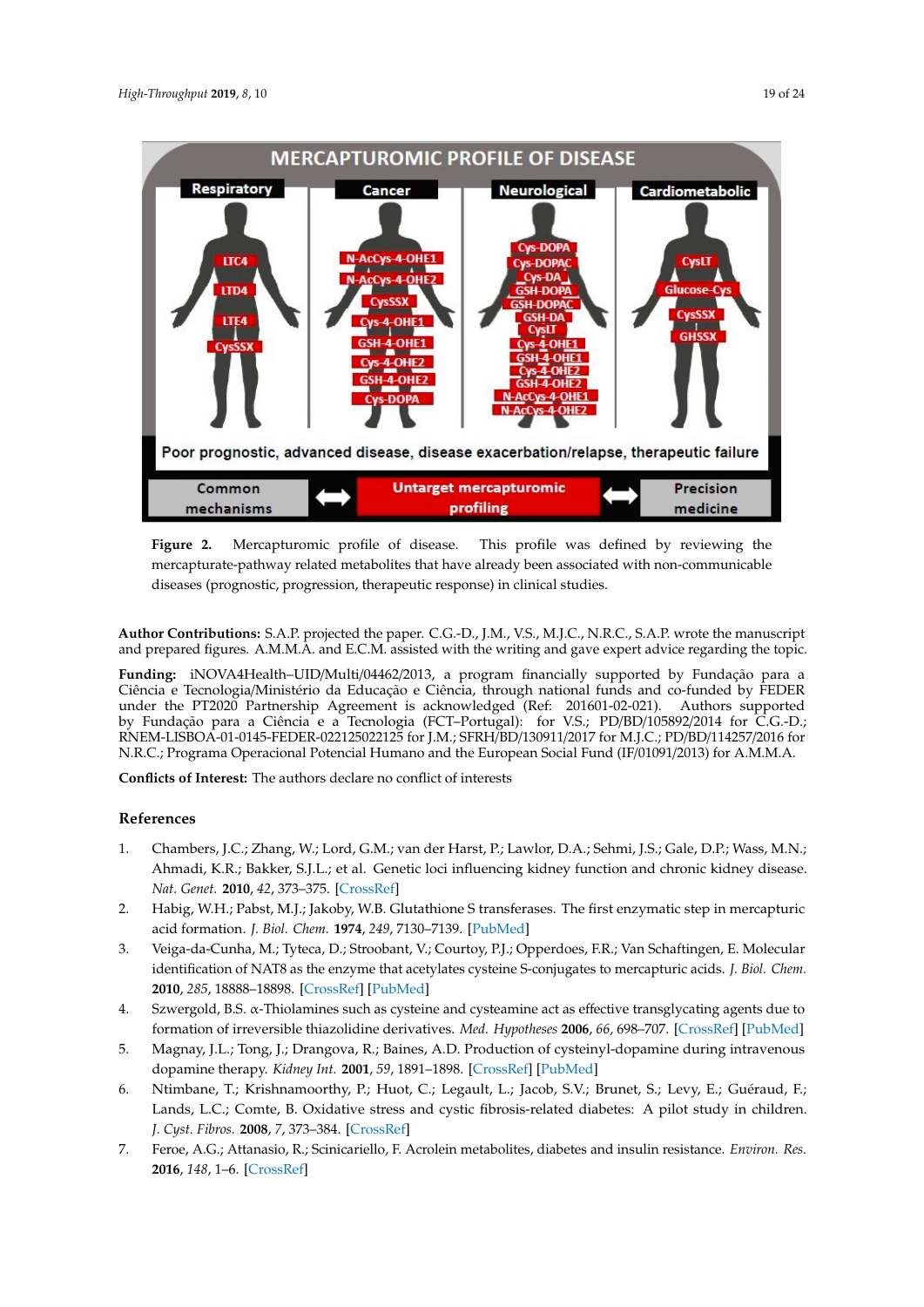- <span id="page-19-0"></span>8. Ballatori, N.; Krance, S.M.; Notenboom, S.; Shi, S.; Tieu, K.; Hammond, C.L. Glutathione dysregulation and the etiology and progression of human diseases. *Biol. Chem.* **2009**, *390*, 191–214. [\[CrossRef\]](http://dx.doi.org/10.1515/BC.2009.033) [\[PubMed\]](http://www.ncbi.nlm.nih.gov/pubmed/19166318)
- <span id="page-19-1"></span>9. Hughey, R.P.; Rankin, B.B.; Elce, J.S.; Curthoys, N.P. Specificity of a particulate rat renal peptidase and its localization along with other enzymes of mercapturic acid synthesis. *Arch. Biochem. Biophys.* **1978**, *186*, 211–217. [\[CrossRef\]](http://dx.doi.org/10.1016/0003-9861(78)90430-7)
- 10. Griffith, O.W. The role of glutathione turnover in the apparent renal secretion of cystine. *J. Biol. Chem.* **1981**, *256*, 2263–2268.
- <span id="page-19-2"></span>11. Hanigan, M.H. γ-Glutamyl transpeptidase, a glutathionase: Its expression and function in carcinogenesis. *Chem. Biol. Interact.* **1998**, *111*, 333–342. [\[CrossRef\]](http://dx.doi.org/10.1016/S0009-2797(97)00170-1)
- <span id="page-19-3"></span>12. Commandeur, J.N.; Stijntjes, G.J.; Vermeulen, N.P. Enzymes and transport systems involved in the formation and disposition of glutathione S-conjugates. Role in bioactivation and detoxication mechanisms of xenobiotics. *Pharmacol. Rev.* **1995**, *47*, 271–330.
- 13. Hinchman, C.A.; Rebbeor, J.F.; Ballatori, N. Efficient hepatic uptake and concentrative biliary excretion of a mercapturic acid. *Am. J. Physiol. Liver Physiol.* **1998**, *275*, G612–G619. [\[CrossRef\]](http://dx.doi.org/10.1152/ajpgi.1998.275.4.G612) [\[PubMed\]](http://www.ncbi.nlm.nih.gov/pubmed/9756488)
- <span id="page-19-4"></span>14. Garnier, N.; Redstone, G.G.J.; Dahabieh, M.S.; Nichol, J.N.; del Rincon, S.V.; Gu, Y.; Bohle, D.S.; Sun, Y.; Conklin, D.S.; Mann, K.K. The novel arsenical darinaparsin is transported by cystine importing systems. *Mol. Pharmacol.* **2014**, *85*, 576–585. [\[CrossRef\]](http://dx.doi.org/10.1124/mol.113.089433) [\[PubMed\]](http://www.ncbi.nlm.nih.gov/pubmed/24431147)
- <span id="page-19-5"></span>15. Kanaoka, Y.; Boyce, J.A. Cysteinyl leukotrienes and their receptors; emerging concepts. *Allergy Asthma Immunol. Res.* **2014**, *6*, 288–295. [\[CrossRef\]](http://dx.doi.org/10.4168/aair.2014.6.4.288) [\[PubMed\]](http://www.ncbi.nlm.nih.gov/pubmed/24991451)
- <span id="page-19-6"></span>16. Townsend, D.M.; Deng, M.; Zhang, L.; Lapus, M.G.; Hanigan, M.H. Metabolism of cisplatin to a nephrotoxin in proximal tubule cells. *J. Am. Soc. Nephrol.* **2003**, *14*, 1–10. [\[CrossRef\]](http://dx.doi.org/10.1097/01.ASN.0000042803.28024.92)
- <span id="page-19-7"></span>17. Stern, S.T.; Bruno, M.K.; Horton, R.A.; Hill, D.W.; Roberts, J.C.; Cohen, S.D. Contribution of acetaminophen-cysteine to acetaminophen nephrotoxicity II. Possible involvement of the  $\gamma$ -glutamyl cycle. *Toxicol. Appl. Pharmacol.* **2005**, *202*, 160–171. [\[CrossRef\]](http://dx.doi.org/10.1016/j.taap.2004.06.029) [\[PubMed\]](http://www.ncbi.nlm.nih.gov/pubmed/15629191)
- <span id="page-19-8"></span>18. Lewis, R.A.; Austen, K.F. The biologically active leukotrienes. Biosynthesis, metabolism, receptors, functions, and pharmacology. *J. Clin. Investig.* **1984**, *73*, 889–897. [\[CrossRef\]](http://dx.doi.org/10.1172/JCI111312)
- <span id="page-19-9"></span>19. Rosenthal, A.; Pace-Asciak, C.R. Potent vasoconstriction of the isolated perfused rat kidney by leukotrienes C4 and D4. *Can. J. Physiol. Pharmacol.* **1983**, *61*, 325–328. [\[CrossRef\]](http://dx.doi.org/10.1139/y83-049)
- 20. Badr, K.F.; Brenner, B.M.; Ichikawa, I. Effects of leukotriene D4 on glomerular dynamics in the rat. *Am. J. Physiol.* **1987**, *253*, F239–F243. [\[CrossRef\]](http://dx.doi.org/10.1152/ajprenal.1987.253.2.F239) [\[PubMed\]](http://www.ncbi.nlm.nih.gov/pubmed/3618788)
- <span id="page-19-10"></span>21. Shastri, S.; McNeill, J.R.; Wilson, T.W.; Poduri, R.; Kaul, C.; Gopalakrishnan, V. Cysteinyl leukotrienes mediate enhanced vasoconstriction to angiotensin II but not endothelin-1 in SHR. *Am. J. Physiol. Hear. Circ. Physiol.* **2001**, *281*, H342–H349. [\[CrossRef\]](http://dx.doi.org/10.1152/ajpheart.2001.281.1.H342)
- <span id="page-19-11"></span>22. Leng, W.; Kuo, C.G.; Qureshi, R.; Jakschik, B.A. Role of leukotrienes in vascular changes in the rat mesentery and skin in anaphylaxis. *J. Immunol.* **1988**, *140*, 2361–2368.
- <span id="page-19-12"></span>23. Guo, R.; Jiang, J.; Jing, Z.; Chen, Y.; Shi, Z.; Deng, B. Cysteinyl leukotriene receptor 1 regulates glucose-stimulated insulin secretion (GSIS). *Cell. Signal.* **2018**, *46*, 129–134. [\[CrossRef\]](http://dx.doi.org/10.1016/j.cellsig.2018.02.002) [\[PubMed\]](http://www.ncbi.nlm.nih.gov/pubmed/29412178)
- <span id="page-19-13"></span>24. Stern, S.T.; Bruno, M.K.; Hennig, G.E.; Horton, R.A.; Roberts, J.C.; Cohen, S.D. Contribution of acetaminophen-cysteine to acetaminophen nephrotoxicity in CD-1 mice: I. Enhancement of acetaminophen nephrotoxicity by acetaminophen-cysteine. *Toxicol. Appl. Pharmacol.* **2005**, *202*, 151–159. [\[CrossRef\]](http://dx.doi.org/10.1016/j.taap.2004.06.030) [\[PubMed\]](http://www.ncbi.nlm.nih.gov/pubmed/15629190)
- <span id="page-19-14"></span>25. Dvash, E.; Har-Tal, M.; Barak, S.; Meir, O.; Rubinstein, M. Leukotriene C4 is the major trigger of stress-induced oxidative DNA damage. *Nat. Commun.* **2015**, *6*, 10112. [\[CrossRef\]](http://dx.doi.org/10.1038/ncomms10112) [\[PubMed\]](http://www.ncbi.nlm.nih.gov/pubmed/26656251)
- <span id="page-19-15"></span>26. Salauze, L.; van der Velden, C.; Lagroye, I.; Veyret, B.; Geffard, M. Circulating antibodies to cysteinyl catecholamines in amyotrophic lateral sclerosis and Parkinson's disease patients. *Amyotroph. Lateral Scler. Other Motor Neuron Disord.* **2005**, *6*, 226–233. [\[CrossRef\]](http://dx.doi.org/10.1080/14660820510044469)
- <span id="page-19-16"></span>27. Carlsson, H.; Rappaport, S.M.; Törnqvist, M. Protein adductomics: Methodologies for untargeted screening of adducts to serum albumin and hemoglobin in human blood samples. *High-Throughput* **2019**, *8*, 6. [\[CrossRef\]](http://dx.doi.org/10.3390/ht8010006)
- <span id="page-19-17"></span>28. Wang, W.; Ballatori, N. Endogenous glutathione conjugates: Occurrence and biological functions. *Pharmacol. Rev.* **1998**, *50*, 335–356. [\[PubMed\]](http://www.ncbi.nlm.nih.gov/pubmed/9755286)
- <span id="page-19-18"></span>29. Christ-Hazelhof, E.; Nugteren, D.H.; Van Dorp, D.A. Conversions of prostaglandin endoperoxides by glutathione-S-transferases and serum albumins. *Biochim. Biophys. Acta Lipids Lipid Metab.* **1976**, *450*, 450–461. [\[CrossRef\]](http://dx.doi.org/10.1016/0005-2760(76)90018-7)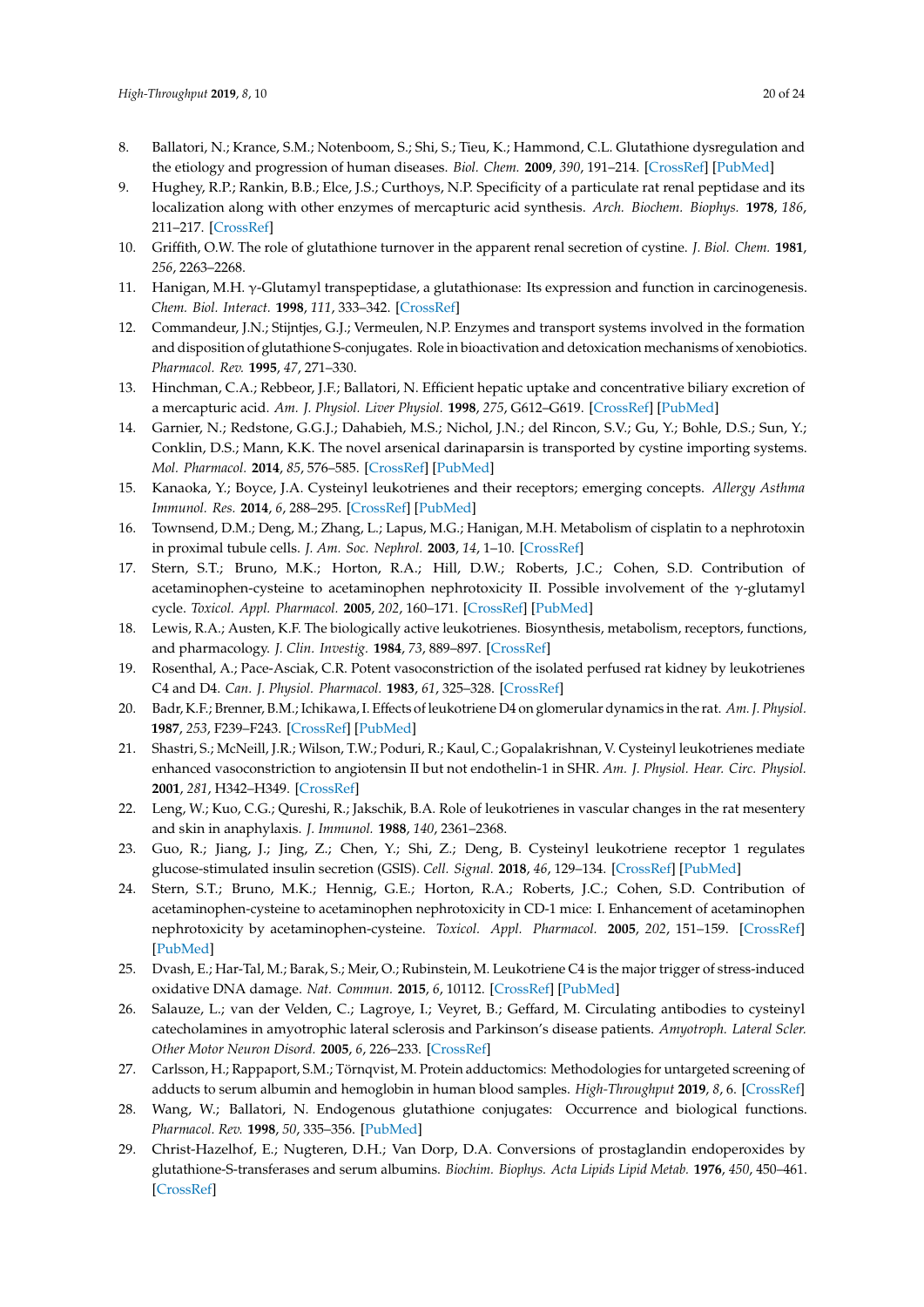- <span id="page-20-0"></span>30. Funk, C.D. Prostaglandins and leukotrienes: Advances in eicosanoid biology. *Science* **2001**, *294*, 1871–1875. [\[CrossRef\]](http://dx.doi.org/10.1126/science.294.5548.1871)
- <span id="page-20-19"></span><span id="page-20-2"></span>31. Haeggström, J.Z.; Funk, C.D. Lipoxygenase and leukotriene pathways: Biochemistry, biology, and roles in disease. *Chem. Rev.* **2011**, *111*, 5866–5896. [\[CrossRef\]](http://dx.doi.org/10.1021/cr200246d)
- <span id="page-20-20"></span><span id="page-20-1"></span>32. Di Gennaro, A.; Haeggström, J.Z. The leukotrienes: Immune-modulating lipid mediators of disease. *Adv. Immunol.* **2012**, *116*, 51–92.
- <span id="page-20-3"></span>33. Capra, V.; Thompson, M.D.; Sala, A.; Cole, D.E.; Folco, G.; Rovati, G.E. Cysteinyl-leukotrienes and their receptors in asthma and other inflammatory diseases: Critical update and emerging trends. *Med. Res. Rev.* **2007**, *27*, 469–527. [\[CrossRef\]](http://dx.doi.org/10.1002/med.20071)
- <span id="page-20-4"></span>34. Gonçalves-Dias, C.; Morello, J.; Correia, M.; Coelho, N.; Antunes, A.M.M.; Macedo, M.P.; Monteiro, E.C.; Soto, K.; Pereira, S.A. Mercapturate pathway in the tubulocentric perspective of diabetic kidney disease. *Nephron* **2019**, *9*, 1–7. [\[CrossRef\]](http://dx.doi.org/10.1159/000494390) [\[PubMed\]](http://www.ncbi.nlm.nih.gov/pubmed/30625494)
- <span id="page-20-5"></span>35. Rubinstein, M.; Dvash, E. Leukotrienes and kidney diseases. *Curr. Opin. Nephrol. Hypertens.* **2018**, *27*, 42–48. [\[CrossRef\]](http://dx.doi.org/10.1097/MNH.0000000000000381) [\[PubMed\]](http://www.ncbi.nlm.nih.gov/pubmed/29059080)
- <span id="page-20-6"></span>36. Gelosa, P.; Colazzo, F.; Tremoli, E.; Sironi, L.; Castiglioni, L. Cysteinyl leukotrienes as potential pharmacological targets for cerebral diseases. *Mediat. Inflamm.* **2017**, *2017*, 3454212. [\[CrossRef\]](http://dx.doi.org/10.1155/2017/3454212) [\[PubMed\]](http://www.ncbi.nlm.nih.gov/pubmed/28607533)
- <span id="page-20-21"></span><span id="page-20-7"></span>37. Burke, L.; Butler, C.T.; Murphy, A.; Moran, B.; Gallagher, W.M.; O'Sullivan, J.; Kennedy, B.N. Evaluation of cysteinyl leukotriene signaling as a therapeutic target for colorectal cancer. *Front. Cell Dev. Biol.* **2016**, *4*, 103. [\[CrossRef\]](http://dx.doi.org/10.3389/fcell.2016.00103)
- <span id="page-20-22"></span><span id="page-20-8"></span>38. Noncommunicable Diseases. Available online: https://[www.who.int](https://www.who.int/news-room/fact-sheets/detail/noncommunicable-diseases)/news-room/fact-sheets/detail/ [noncommunicable-diseases](https://www.who.int/news-room/fact-sheets/detail/noncommunicable-diseases) (accessed on 10 March 2019).
- <span id="page-20-9"></span>39. Pelclová, D.; Fenclova, Z.; Vlcková, Š.; Lebedová, J.; Syslova, K.; Pecha, O.; Belacek, J.; Navrátil, T.; Kuzma, M.; Kacer, P. Leukotrienes B4, C4, D4 and E4 in the exhaled breath condensate (EBC), blood and urine in patients with pneumoconiosis. *Ind. Health* **2012**, *50*, 299–306.
- <span id="page-20-13"></span>40. Celik, D.; Doruk, S.; Koseoglu, H.I.; Sahin, S.; Celikel, S.; Erkorkmaz, U. Cysteinyl leukotrienes in exhaled breath condensate of smoking asthmatics. *Clin. Chem. Lab. Med.* **2013**, *51*, 1069–1073. [\[CrossRef\]](http://dx.doi.org/10.1515/cclm-2012-0479)
- <span id="page-20-23"></span>41. Wennergren, G. Inflammatory mediators in blood and urine. *Paediatr. Respir. Rev.* **2000**, *1*, 259–265. [\[CrossRef\]](http://dx.doi.org/10.1053/prrv.2000.0057) [\[PubMed\]](http://www.ncbi.nlm.nih.gov/pubmed/12531088)
- <span id="page-20-24"></span><span id="page-20-10"></span>42. Gaki, E.; Papatheodorou, G.; Ischaki, E.; Grammenou, V.; Papa, I.; Loukides, S. Leukotriene E4 in urine in patients with asthma and COPD-The effect of smoking habit. *Respir. Med.* **2007**, *101*, 826–832. [\[CrossRef\]](http://dx.doi.org/10.1016/j.rmed.2006.06.031)
- <span id="page-20-25"></span><span id="page-20-11"></span>43. Laidlaw, T.M.; Boyce, J.A. Cysteinyl leukotriene receptors, old and new; implications for asthma. *Clin. Exp. Allergy* **2012**, *42*, 1313–1320. [\[CrossRef\]](http://dx.doi.org/10.1111/j.1365-2222.2012.03982.x)
- 44. Montuschi, P. LC/MS/MS analysis of leukotriene B4 and other eicosanoids in exhaled breath condensate for assessing lung inflammation. *J. Chromatogr. B* **2009**, *877*, 1272–1280. [\[CrossRef\]](http://dx.doi.org/10.1016/j.jchromb.2009.01.036)
- <span id="page-20-12"></span>45. Montuschi, P. Leukotrienes, antileukotrienes and asthma. *Mini Rev. Med. Chem.* **2008**, *8*, 647–656. [\[CrossRef\]](http://dx.doi.org/10.2174/138955708784567395)
- <span id="page-20-14"></span>46. Green, S.A.; Malice, M.P.; Tanaka, W.; Tozzi, C.A.; Reiss, T.F. Increase in urinary leukotriene LTE4levels in acute asthma: Correlation with airflow limitation. *Thorax* **2004**, *59*, 100–104. [\[CrossRef\]](http://dx.doi.org/10.1136/thorax.2003.006825)
- <span id="page-20-15"></span>47. Ono, E.; Taniguchi, M.; Higashi, N.; Mita, H.; Yamaguchi, H.; Tatsuno, S.; Fukutomi, Y.; Tanimoto, H.; Sekiya, K.; Oshikata, C. Increase in salivary cysteinyl-leukotriene concentration in patients with aspirin-intolerant asthma. *Allergol. Int.* **2011**, *60*, 37–43. [\[CrossRef\]](http://dx.doi.org/10.2332/allergolint.09-OA-0166)
- <span id="page-20-16"></span>48. Stephenson, S.T.; Brown, L.A.S.; Helms, M.N.; Qu, H.; Brown, S.D.; Brown, M.R.; Fitzpatrick, A.M. Cysteine oxidation impairs systemic glucocorticoid responsiveness in children with difficult-to-treat asthma. *J. Allergy Clin. Immunol.* **2015**, *136*, 454–461. [\[CrossRef\]](http://dx.doi.org/10.1016/j.jaci.2015.01.023)
- <span id="page-20-17"></span>49. Shimbori, C.; Shiota, N.; Okunishi, H. Involvement of leukotrienes in the pathogenesis of silica-induced pulmonary fibrosis in mice. *Exp. Lung Res.* **2010**, *36*, 292–301. [\[CrossRef\]](http://dx.doi.org/10.3109/01902140903585517)
- <span id="page-20-18"></span>50. Wimmer, I.; Meyer, J.C.; Seifert, B.; Dummer, R.; Flace, A.; Burg, G. Prognostic value of serum 5-S-cysteinyldopa for monitoring human metastatic melanoma during immunochemotherapy. *Cancer Res.* **1997**, *57*, 5073–5076.
- 51. Banfalvi, T.; Gilde, K.; Boldizsar, M.; Fejös, Z.; Horvath, B.; Liszkay, G.; Beczassy, E.; Kremmer, T. Serum concentration of 5-S-cysteinyldopa in patients with melanoma. *Eur. J. Clin. Investig.* **2000**, *30*, 900–904. [\[CrossRef\]](http://dx.doi.org/10.1046/j.1365-2362.2000.00710.x)
- 52. Wakamatsu, K.; Kageshita, T.; Furue, M.; Hatta, N.; Kiyohara, Y.; Nakayama, J.; Ono, T.; Saida, T.; Takata, M.; Tsuchida, T. Evaluation of 5-S-cysteinyldopa as a marker of melanoma progression: 10 years' experience. *Melanoma Res.* **2002**, *12*, 245–253. [\[CrossRef\]](http://dx.doi.org/10.1097/00008390-200206000-00008)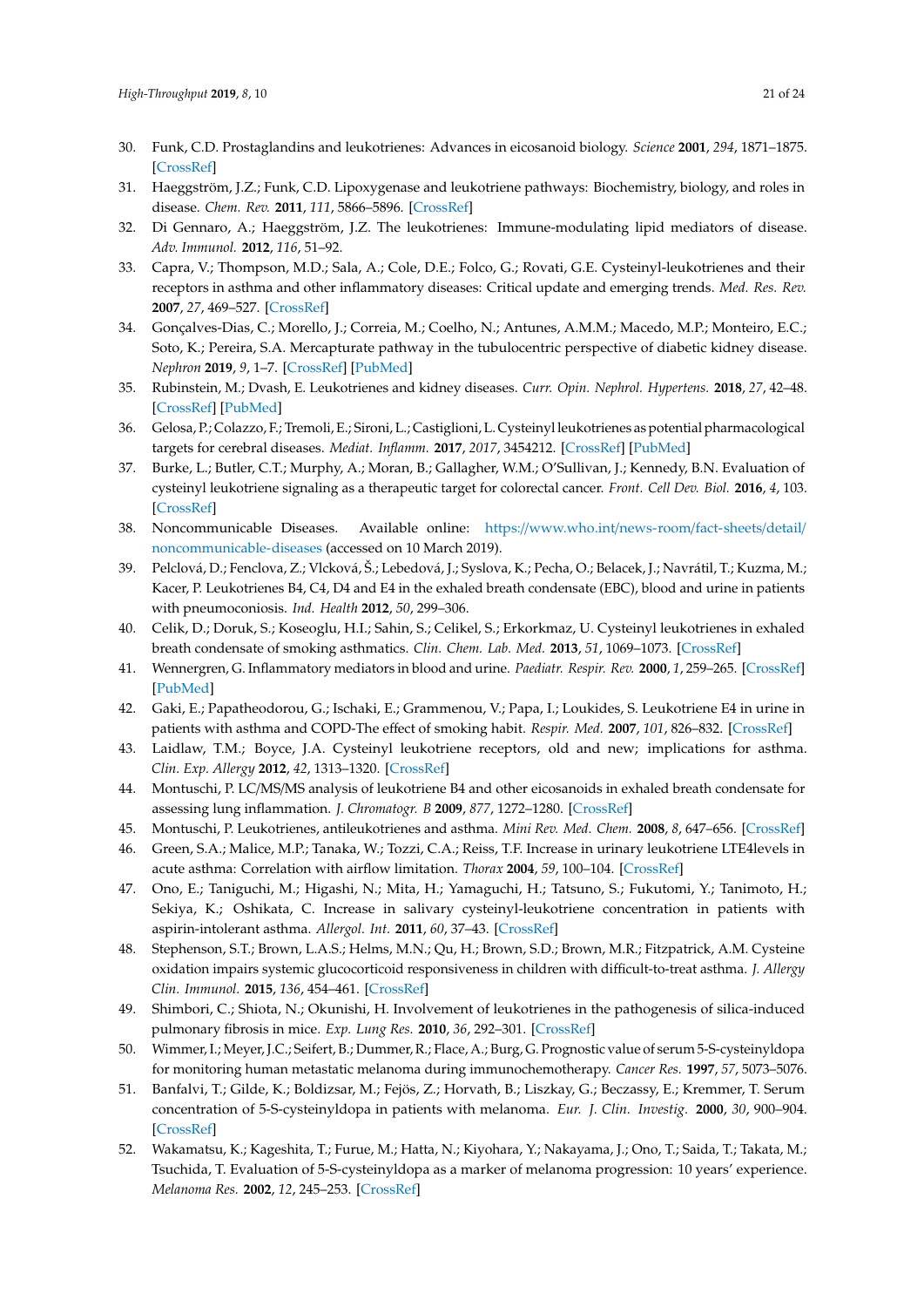- <span id="page-21-26"></span><span id="page-21-25"></span><span id="page-21-24"></span><span id="page-21-23"></span><span id="page-21-22"></span><span id="page-21-21"></span><span id="page-21-19"></span><span id="page-21-18"></span><span id="page-21-1"></span>53. Sato, S.; Aoki, T.; Umezu, K.; Mori, M.; Hayashi, M.; Saito, H.; Kitamura, K.; Tsuchida, A.; Koyanagi, Y.; Yamagishi, T. Rectal malignant melanoma diagnosed by N-isopropyl-p-123I-iodoamphetamine single photon emission computed tomography and 5-S-cysteinyl dopa: Report of a case. *Surg. Today* **2003**, *33*, 454–458. [\[CrossRef\]](http://dx.doi.org/10.1007/s10595-002-2506-z)
- <span id="page-21-20"></span><span id="page-21-0"></span>54. Umemura, H.; Yamasaki, O.; Kaji, T.; Otsuka, M.; Asagoe, K.; Takata, M.; Iwatsuki, K. Usefulness of serum 5-S-cysteinyl-dopa as a biomarker for predicting prognosis and detecting relapse in patients with advanced stage malignant melanoma. *J. Dermatol.* **2017**, *44*, 449–454. [\[CrossRef\]](http://dx.doi.org/10.1111/1346-8138.13651)
- <span id="page-21-2"></span>55. Salehi, F.; Dunfield, L.; Phillips, K.P.; Krewski, D.; Vanderhyden, B.C. Risk factors for ovarian cancer: An overview with emphasis on hormonal factors. *J. Toxicol. Environ. Heal. Part B Crit. Rev.* **2008**, *11*, 301–321. [\[CrossRef\]](http://dx.doi.org/10.1080/10937400701876095)
- <span id="page-21-6"></span>56. Zahid, M.; Beseler, C.L.; Hall, J.B.; LeVan, T.; Cavalieri, E.L.; Rogan, E.G. Unbalanced estrogen metabolism in ovarian cancer. *Int. J. Cancer* **2014**, *134*, 2414–2423. [\[CrossRef\]](http://dx.doi.org/10.1002/ijc.28565)
- <span id="page-21-3"></span>57. Zahid, M.; Goldner, W.; Beseler, C.L.; Rogan, E.G.; Cavalieri, E.L. Unbalanced estrogen metabolism in thyroid cancer. *Int. J. Cancer* **2013**, *133*, 2642–2649. [\[CrossRef\]](http://dx.doi.org/10.1002/ijc.28275)
- <span id="page-21-27"></span><span id="page-21-4"></span>58. Gaikwad, N.W.; Yang, L.; Muti, P.; Meza, J.L.; Pruthi, S.; Ingle, J.N.; Rogan, E.G.; Cavalieri, E.L. The molecular etiology of breast cancer: Evidence from biomarkers of risk. *Int. J. Cancer* **2008**, *122*, 1949–1957. [\[CrossRef\]](http://dx.doi.org/10.1002/ijc.23329)
- 59. Gaikwad, N.W.; Yang, L.; Pruthi, S.; Ingle, J.N.; Sandhu, N.; Rogan, E.G.; Cavalieri, E.L. Urine biomarkers of risk in the molecular etiology of breast cancer. *Breast Cancer Basic Clin. Res.* **2009**, *3*, 1–8. [\[CrossRef\]](http://dx.doi.org/10.4137/BCBCR.S2112)
- <span id="page-21-5"></span>60. Gaikwad, N.W.; Yang, L.; Weisenburger, D.D.; Vose, J.; Beseler, C.; Rogan, E.G.; Cavalieri, E.L. Urinary biomarkers suggest that estrogen-DNA adducts may play a role in the aetiology of non-Hodgkin lymphoma. *Biomarkers* **2009**, *14*, 502–512. [\[CrossRef\]](http://dx.doi.org/10.3109/13547500903121715)
- <span id="page-21-7"></span>61. Jonas, C.R.; Puckett, A.B.; Jones, D.P.; Griffith, D.P.; Szeszycki, E.E.; Bergman, G.F.; Furr, C.E.; Tyre, C.; Carlson, J.L.; Galloway, J.R. Plasma antioxidant status after high-dose chemotherapy: A randomized trial of parenteral nutrition in bone marrow transplantation patients. *Am. J. Clin. Nutr.* **2000**, *72*, 181–189. [\[CrossRef\]](http://dx.doi.org/10.1093/ajcn/72.1.181)
- <span id="page-21-8"></span>62. Hopkins, M.H.; Fedirko, V.; Jones, D.P.; Terry, P.D.; Bostick, R.M. Antioxidant micronutrients and biomarkers of oxidative stress and inflammation in colorectal adenoma patients: Results from a randomized, controlled clinical trial. *Cancer Epidemiol. Prev. Biomark.* **2010**, *19*, 1055–9965. [\[CrossRef\]](http://dx.doi.org/10.1158/1055-9965.EPI-09-1052)
- <span id="page-21-9"></span>63. Kish, S.J.; Shannak, K.; Hornykiewicz, O. Uneven pattern of dopamine loss in the striatum of patients with idiopathic parkinsons disease. Pathophysiologic and clinical implications. *N. Engl. J. Med.* **1988**, *318*, 876–880. [\[CrossRef\]](http://dx.doi.org/10.1056/NEJM198804073181402)
- <span id="page-21-10"></span>64. Goldstein, D.S.; Jinsmaa, Y.; Sullivan, P.; Holmes, C.; Kopin, I.J.; Sharabi, Y. 3,4-Dihydroxyphenylethanol (hydroxytyrosol) mitigates the increase in spontaneous oxidation of dopamine during monoamine oxidase inhibition in PC12 cells. *Neurochem. Res.* **2016**, *41*, 2173–2178. [\[CrossRef\]](http://dx.doi.org/10.1007/s11064-016-1959-0)
- <span id="page-21-11"></span>65. Kurth, M.C.; Adler, C.H. COMT inhibition. *Neurology* **1998**, *50*, S3–S14. [\[CrossRef\]](http://dx.doi.org/10.1212/WNL.50.5_Suppl_5.S3)
- <span id="page-21-12"></span>66. Fornstedt, B.; Brun, A.; Rosengren, E.; Carlsson, A. The apparent autoxidation rate of catechols in dopamine-rich regions of human brains increases with the degree of depigmentation of substantia nigra. *J. Neural Transm. Dis. Dement. Sect.* **1989**, *1*, 279–295. [\[CrossRef\]](http://dx.doi.org/10.1007/BF02263482)
- <span id="page-21-13"></span>67. Goldstein, D.S.; Holmes, C.; Sullivan, P.; Jinsmaa, Y.; Kopin, I.J.; Sharabi, Y. Elevated cerebrospinal fluid ratios of cysteinyl-dopamine/3, 4-dihydroxyphenylacetic acid in parkinsonian synucleinopathies. *Parkinsonism Relat. Disord.* **2016**, *31*, 79–86. [\[CrossRef\]](http://dx.doi.org/10.1016/j.parkreldis.2016.07.009)
- <span id="page-21-14"></span>68. Cheng, F.-C.; Kuo, J.-S.; Chia, L.-G.; Dryhurst, G. Elevated 5-S-cysteinyldopamine/homovanillic acid ratio and reduced homovanillic acid in cerebrospinal fluid: Possible markers for and potential insights into the pathoetiology of Parkinson's disease. *J. Neural Transm.* **1996**, *103*, 433–446. [\[CrossRef\]](http://dx.doi.org/10.1007/BF01276419)
- <span id="page-21-15"></span>69. Carlsson, A.; Fornstedt, B. Catechol metabolites in the cerebrospinal fluid as possible markers in the early diagnosis of Parkinson's disease. *Neurology* **1991**, *41*, 50–51.
- <span id="page-21-16"></span>70. Goldstein, D.S.; Sullivan, P.; Holmes, C.; Miller, G.W.; Alter, S.; Strong, R.; Mash, D.C.; Kopin, I.J.; Sharabi, Y. Determinants of buildup of the toxic dopamine metabolite DOPAL in Parkinson's disease. *J. Neurochem.* **2013**, *126*, 591–603. [\[CrossRef\]](http://dx.doi.org/10.1111/jnc.12345)
- <span id="page-21-17"></span>71. Riederer, P.; Sofic, E.; Rausch, W.-D.; Schmidt, B.; Reynolds, G.P.; Jellinger, K.; Youdim, M.B.H. Transition metals, ferritin, glutathione, and ascorbic acid in parkinsonian brains. *J. Neurochem.* **1989**, *52*, 515–520. [\[CrossRef\]](http://dx.doi.org/10.1111/j.1471-4159.1989.tb09150.x)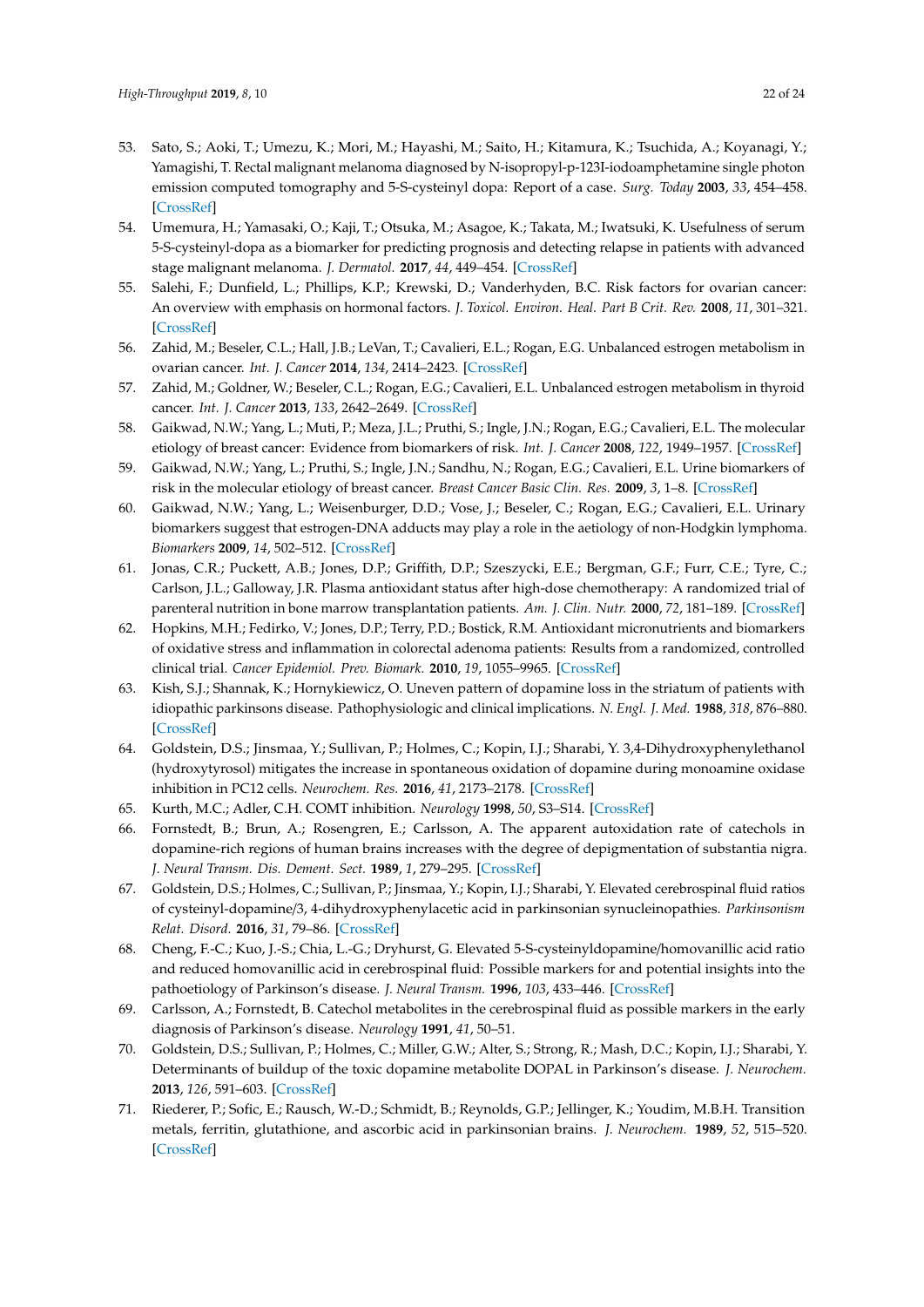- <span id="page-22-13"></span><span id="page-22-12"></span><span id="page-22-11"></span><span id="page-22-0"></span>72. Jenner, P.; Dexter, D.T.; Sian, J.; Schapira, A.H.V.; Marsden, C.D. Oxidative stress as a cause of nigral cell death in Parkinson's disease and incidental lewy body disease. *Ann. Neurol.* **1992**, *32*, S82–S87. [\[CrossRef\]](http://dx.doi.org/10.1002/ana.410320714) [\[PubMed\]](http://www.ncbi.nlm.nih.gov/pubmed/1510385)
- <span id="page-22-1"></span>73. Spencer, J.P.E.; Jenner, P.; Halliwell, B. Superoxide-dependent depletion of reduced glutathione by L-DOPA and dopamine. Relevance to parkinson's disease. *Neuroreport* **1995**, *6*, 1480–1484. [\[CrossRef\]](http://dx.doi.org/10.1097/00001756-199507310-00004) [\[PubMed\]](http://www.ncbi.nlm.nih.gov/pubmed/7579129)
- <span id="page-22-2"></span>74. Spencer, J.P.E.; Jenner, P.; Daniel, S.E.; Lees, A.J.; Marsden, D.C.; Halliwell, B. Conjugates of catecholamines with cysteine and GSH in Parkinson's disease: Possible mechanisms of formation involving reactive oxygen species. *J. Neurochem.* **1998**, *71*, 2112–2122. [\[CrossRef\]](http://dx.doi.org/10.1046/j.1471-4159.1998.71052112.x) [\[PubMed\]](http://www.ncbi.nlm.nih.gov/pubmed/9798937)
- <span id="page-22-3"></span>75. Gaikwad, N.W.; Murman, D.; Beseler, C.L.; Zahid, M.; Rogan, E.G.; Cavalieri, E.L. Imbalanced estrogen metabolism in the brain: Possible relevance to the etiology of Parkinson's disease. *Biomarkers* **2011**, *16*, 434–444. [\[CrossRef\]](http://dx.doi.org/10.3109/1354750X.2011.588725)
- <span id="page-22-24"></span><span id="page-22-4"></span>76. Pardo, C.A.; Vargas, D.L.; Zimmerman, A.W. Immunity, neuroglia and neuroinflammation in autism. *Int. Rev. Psychiatry* **2005**, *17*, 485–495. [\[CrossRef\]](http://dx.doi.org/10.1080/02646830500381930)
- <span id="page-22-25"></span><span id="page-22-5"></span>77. Li, X.; Chauhan, A.; Sheikh, A.M.; Patil, S.; Chauhan, V.; Li, X.M.; Ji, L.; Brown, T.; Malik, M. Elevated immune response in the brain of autistic patients. *J. Neuroimmunol.* **2009**, *207*, 111–116. [\[CrossRef\]](http://dx.doi.org/10.1016/j.jneuroim.2008.12.002)
- <span id="page-22-26"></span><span id="page-22-6"></span>78. Qasem, H.; Al-Ayadhi, L.; El-Ansary, A. Cysteinyl leukotriene correlated with 8-isoprostane levels as predictive biomarkers for sensory dysfunction in autism. *Lipids Health Dis.* **2016**, *15*, 130. [\[CrossRef\]](http://dx.doi.org/10.1186/s12944-016-0298-0)
- <span id="page-22-7"></span>79. Janicka, M.; Kot-Wasik, A.; Kot, J.; Namieśnik, J. Isoprostanes-biomarkers of lipid peroxidation: Their utility in evaluating oxidative stress and analysis. *Int. J. Mol. Sci.* **2010**, *11*, 4631–4659. [\[CrossRef\]](http://dx.doi.org/10.3390/ijms11114631)
- <span id="page-22-8"></span>80. Simmet, T.; Seregi, A.; Hertting, G. Formation of sulphidopeptide-leukotrienes in brain tissue of spontaneously convulsing gerbils. *Neuropharmacology* **1987**, *26*, 107–110. [\[CrossRef\]](http://dx.doi.org/10.1016/0028-3908(87)90053-0)
- 81. Kiwak, K.J.; Moskowitz, M.A.; Levine, L. Leukotriene production in gerbil brain after ischemic insult, subarachnoid hemorrhage, and concussive injury. *J. Neurosurg.* **2009**, *62*, 865–869. [\[CrossRef\]](http://dx.doi.org/10.3171/jns.1985.62.6.0865)
- <span id="page-22-9"></span>82. Moskowitz, M.; Kiwak, K.; Hekimian, K.; Levine, L. Synthesis of compounds with properties of leukotrienes C4 and D4 in gerbil brains after ischemia and reperfusion. *Science* **2006**, *224*, 886–889. [\[CrossRef\]](http://dx.doi.org/10.1126/science.6719118)
- <span id="page-22-10"></span>83. Winking, M.; Lausberg, G.; Simmet, T. Malignancy-dependent formation of cysteinyl-leukotrienes in human brain tumor tissues and its detection in urine. In *Neurosurgical Standards, Cerebral Aneurysms, Malignant Gliomas*; Piscol, K., Klinger, M., Brock, M., Eds.; Springer: Berlin, Germany, 1992; Volume 20, pp. 334–335.
- <span id="page-22-27"></span><span id="page-22-14"></span>84. Bittl, J.A.; Pfeffer, M.A.; Lewis, R.A.; Mehrotra, M.M.; Corey, E.J.; Austen, K.F. Mechanism of the negative inotropic action of leukotrienes C4 and D4 on isolated rat heart. *Cardiovasc. Res.* **1985**, *19*, 426–432. [\[CrossRef\]](http://dx.doi.org/10.1093/cvr/19.7.426)
- <span id="page-22-23"></span><span id="page-22-15"></span>85. Winking, M.; Deinsberger, W.; Joedicke, A.; Boeker, D.K. Cysteinyl-leukotriene levels in intracerebral hemorrhage: An edema-promoting factor? *Cerebrovasc. Dis.* **1998**, *8*, 318–326. [\[CrossRef\]](http://dx.doi.org/10.1159/000015874)
- <span id="page-22-16"></span>86. Carry, M.; Korley, V.; Willerson, J.T.; Weigelt, L.; Ford-Hutchinson, A.W.; Tagari, P. Increased urinary leukotriene excretion in patients with cardiac ischemia: In vivo evidence for 5-lipoxygenase activation. *Circulation* **1992**, *85*, 230–236. [\[CrossRef\]](http://dx.doi.org/10.1161/01.CIR.85.1.230)
- <span id="page-22-17"></span>87. Allen, S.P.; Sampson, A.P.; Piper, P.J.; Chester, A.H.; Ohri, S.K.; Yacoub, M.H. Enhanced excretion of urinary leukotriene E4 in coronary artery disease and after coronary artery bypass surgery. *Coron. Artery Dis.* **1993**, *4*, 899–904. [\[CrossRef\]](http://dx.doi.org/10.1097/00019501-199310000-00009)
- <span id="page-22-18"></span>88. de Prost, N.; El-Karak, C.; Avila, M.; Ichinose, F.; Melo, M.F.V. Changes in cysteinyl leukotrienes during and after cardiac surgery with cardiopulmonary bypass in patients with and without chronic obstructive pulmonary disease. *J. Thorac. Cardiovasc. Surg.* **2011**, *141*, 1496–1502. [\[CrossRef\]](http://dx.doi.org/10.1016/j.jtcvs.2011.01.035)
- <span id="page-22-19"></span>89. Söder, P.Ö.; Söder, B.; Nowak, J.; Jogestrand, T. Early carotid atherosclerosis in subjects with periodontal diseases. *Stroke* **2005**, *36*, 1195–1200. [\[CrossRef\]](http://dx.doi.org/10.1161/01.STR.0000165916.90593.cb)
- 90. Grau, A.J.; Becher, H.; Ziegler, C.M.; Lichy, C.; Buggle, F.; Kaiser, C.; Lutz, R.; Bültmann, S.; Preusch, M.; Dörfer, C.E. Periodontal disease as a risk factor for ischemic stroke. *Stroke* **2004**, *35*, 496–501. [\[CrossRef\]](http://dx.doi.org/10.1161/01.STR.0000110789.20526.9D)
- <span id="page-22-20"></span>91. Persson, G.R.; Ohlsson, O.; Pettersson, T.; Renvert, S. Chronic periodontitis, a significant relationship with acute myocardial infarction. *Eur. Heart J.* **2003**, *24*, 2108–2115. [\[CrossRef\]](http://dx.doi.org/10.1016/j.ehj.2003.10.007)
- <span id="page-22-21"></span>92. Bäck, M.; Airila-Månsson, S.; Jogestrand, T.; Söder, B.; Söder, P.-Ö. Increased leukotriene concentrations in gingival crevicular fluid from subjects with periodontal disease and atherosclerosis. *Atherosclerosis* **2007**, *193*, 389–394. [\[CrossRef\]](http://dx.doi.org/10.1016/j.atherosclerosis.2006.07.003)
- <span id="page-22-22"></span>93. Stanke-Labesque, F.; Bä, M.; Lefebvre, B.; Tamisier, R.; Baguet, J.-P.; Arnol, N.; Lé, P.; Pé, J.-L.; Grenoble, F.; Stockholm, S. Increased urinary leukotriene E4 excretion in obstructive sleep apnea: Effects of obesity and hypoxia. *J. Allergy Clin. Immunol.* **2009**, *124*, 364–370. [\[CrossRef\]](http://dx.doi.org/10.1016/j.jaci.2009.05.033)